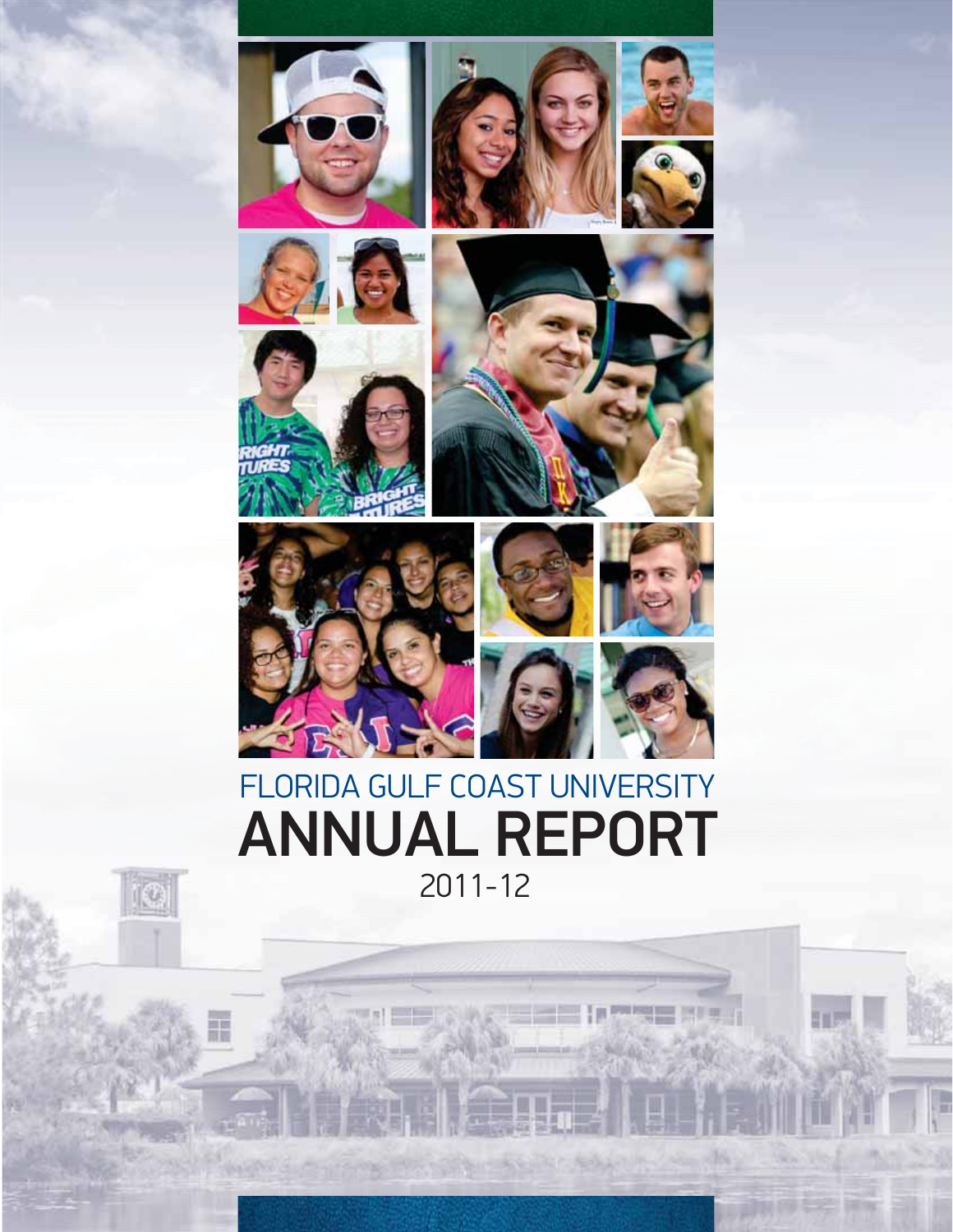### FGCU |The Florida Gulf Coast University Foundation



## FGCU continues expansion to meet growing demand

LORIDA GULF COAST UNIVERSITY CONTINUES TO EXPAND AND PROSPER, providing students with a rigorous education supported by the principles of service learning and environmental stewardship, a comprehensive approach to education that has brought the institution national acclaim. F<br>F

In 2011-12, support by individuals and businesses continued apace, with the FGCU Foundation raising \$19.36 million in much-needed income that supplements state funds. Those donations included \$1.15 million in scholarship funding that was shared among 695 students. An additional 347 students shared \$323,970 in First Generation scholarships, money donated by individuals and matched by the state for use by students who are the first in their families to attend college.

Financial institutions Fifth Third Bank and Northern Trust continued their traditions of support by sponsoring events such as the popular annual fundraisers, the President's Gala and the Founders Cup Golf Tournament.

"Florida Gulf Coast University has grown and matured so rapidly in large part because of the support the Southwest Florida community has brought to bear," says FGCU President Wilson G. Bradshaw. "This generosity makes it possible for more deserving students to obtain college educations and allows us to provide students with the caliber of programs and facilities they deserve."

The 2011-12 academic year saw some 12,500 students enroll in undergraduate and graduate programs at FGCU. Between the winter and spring commencement ceremonies, more than 2,300 students received their degrees.

The College of Health Professions and Social Work moved into its new stateof-the-art building, which was named Dr. Elaine Nicpon Marieb Hall, after the textbook author and benefactor who made a lead gift to the university. The student union expanded in size and took on a new identity, too, now known as the Cohen Center, after Harvey and Janet Cohen, who presented a sizeable gift to the university.  $\blacksquare$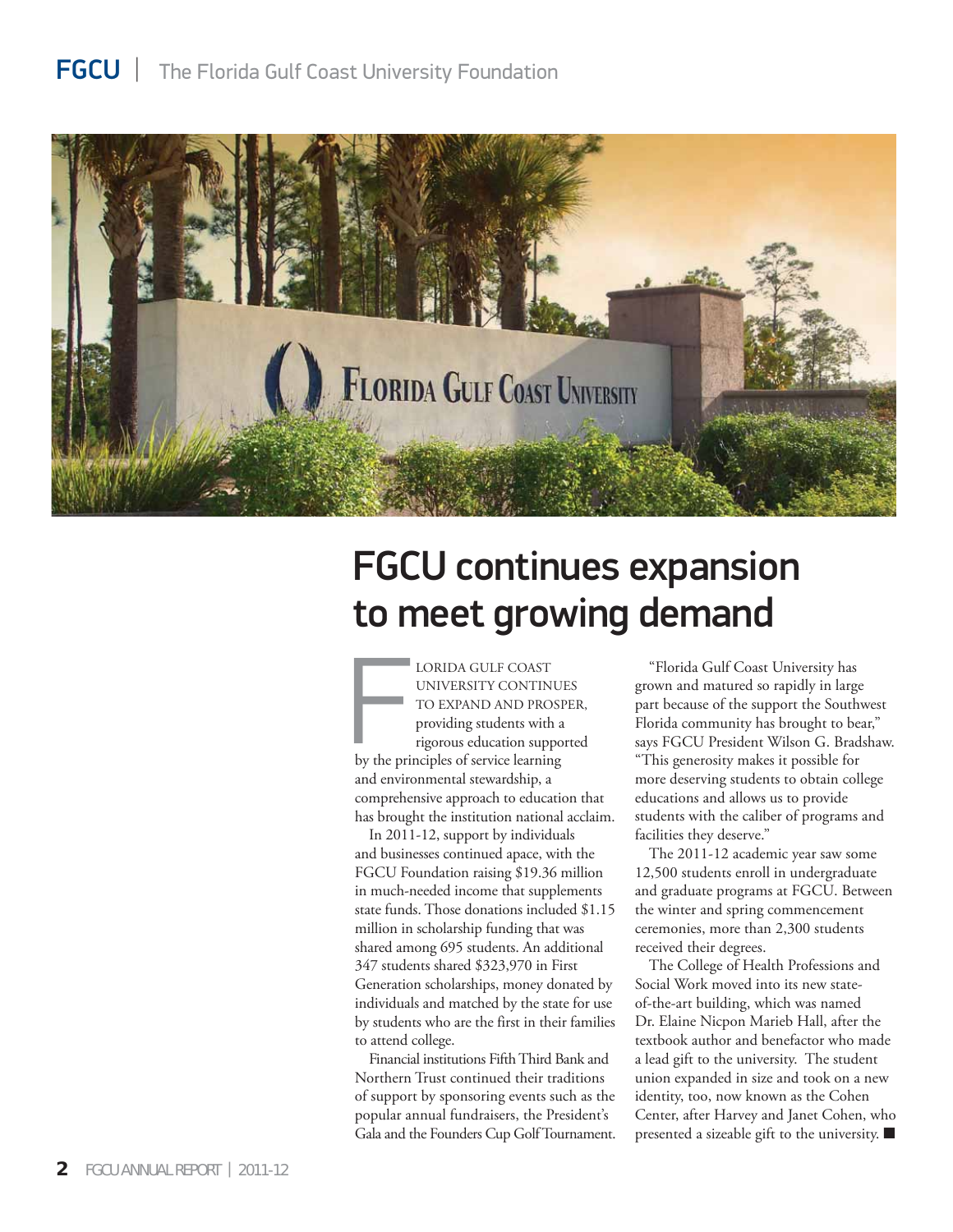## Marieb Hall honors a legacy in education

LAINE NICPON MARIEB BELIEVES THAT ANYONE WITH A STRONG DESIRE TO LEARN can succeed in higher education. "I could tell you the date I went from being an ordinary person with ordinary desires to being an extraordinary person," she says. "I reached a level where I was so hungry for knowledge that there was no stopping me. That's what education did for me and I think can do for anybody."  $\overline{\mathsf{E}}$ 

And that's the underlying reason she decided to pledge \$5 million to Florida Gulf Coast University. Her donation established two endowments that support scholarships for nontraditional students pursuing health-profession degrees and continued growth in academic programs, research and community outreach in health professions. To recognize her extraordinary gift, FGCU's health professions building was named Dr. Elaine Nicpon Marieb Hall.

"Dr. Marieb's generous investment in FGCU's health professions programs has helped us offer our students and faculty a



Dr. Elaine Nicpon Marieb and Harvey Howell

superb, state-of-the-art facility in which to teach, learn and conduct research," says President Wilson G. Bradshaw.

The \$28-million center features labs that

I reached a level where I was so hungry for knowledge that there was no stopping me. That's what education did for me and I think can do for anybody."

— Dr. Elaine Nicpon Marieb

simulate an operating room, an intensive-care unit, a labor and delivery room and various general medical suites where students can practice physical exams and procedures on adult, adolescent and infant simulators.

The author of 13 anatomy and physiology texts used by thousands of universities across the country – including Florida Gulf Coast University – Marieb praised the building's state-of-the-art features.

"There are not too many places that have a science facility like that," she said.  $\blacksquare$ 

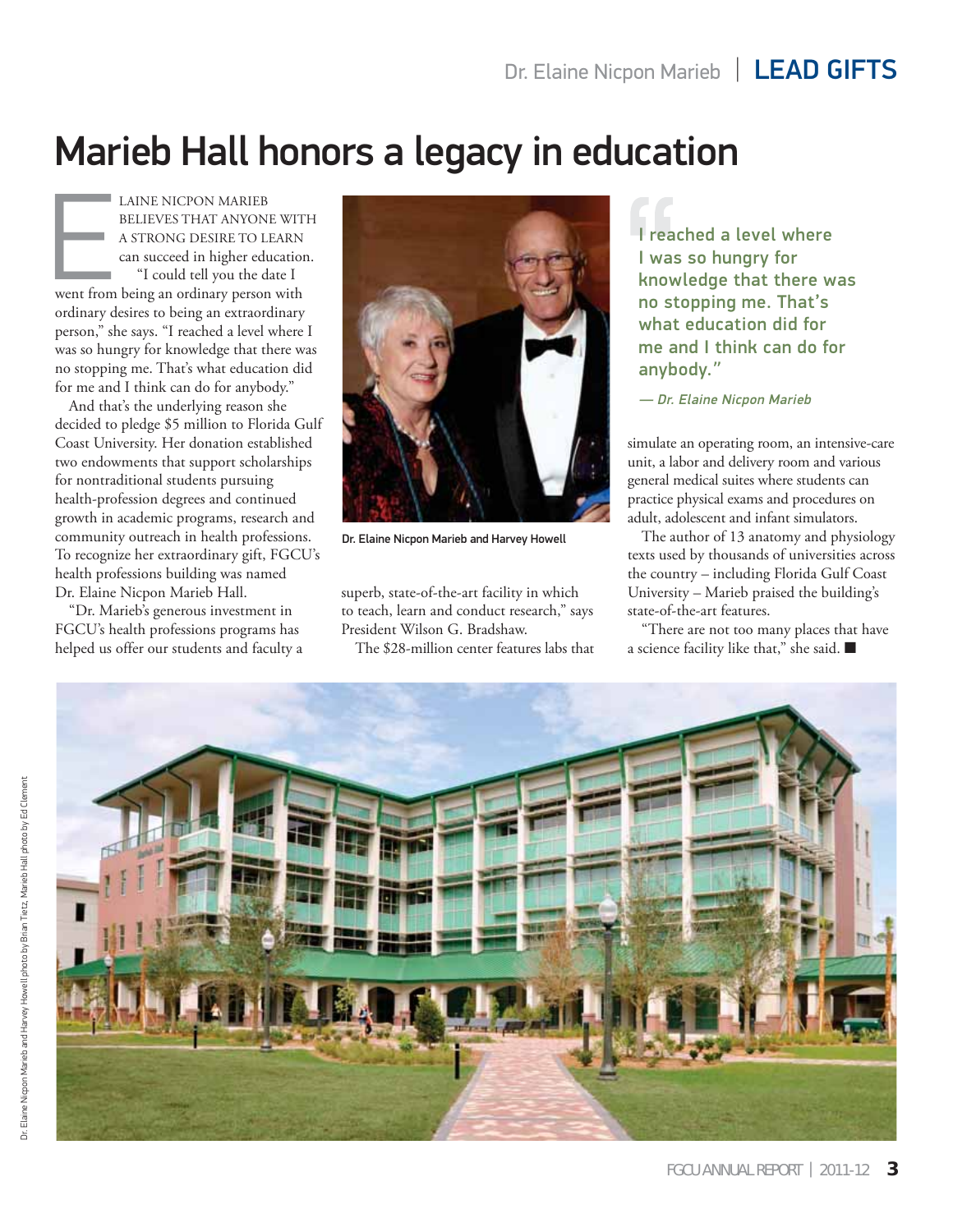## LEAD GIFTS|Harvey and Janet Cohen



## Cohen Center honors gift to enhance campus life

HE NAME OF FLORIDA GULF COAST UNIVERSITY'S STUDENT UNION, THE Harvey and Janet Cohen Center, honors the legacy of a couple whose generosity has been spread throughout Southwest Florida.  $\overline{\mathsf{T}}$ 

The Cohens' gifts helped build NCH North Naples Hospital and have supported the Holocaust Museum and Education Center of Southwest Florida, among other institutions.

Recognizing the importance of college as a time for young people to build enduring friendships and develop leadership skills, the couple made a \$3-million lead gift to FGCU to enhance student life on campus.

"I like youth and presenting them with the opportunity to excel and amount to something," Janet Cohen said.

Although her husband did not live to see their gift to FGCU come to fruition, the building that bears their names has come to be known as "Harv's Place."



Janet and Harvey Cohen

President Wilson G. Bradshaw expressed the university community's gratitude at the naming ceremony.

# The youth and presenting<br>
them with the opportunity<br>
to excel and amount to<br>
something."<br>
— Janet Cohen<br>
"The Cohens shared a view that many them with the opportunity to excel and amount to something."

— Janet Cohen

 "The Cohens shared a view that many important lessons are learned outside the classroom," he said. "Your very generous donation will make possible programs that we would not otherwise have been able to offer."

The values of working hard and giving back that were key to the Cohens' success in real estate development and in life are those they hoped to instill through their donation to FGCU. Janet Cohen is especially pleased that their names now adorn the student center, the heart of any college campus.

"It's an alive place," she said.  $\blacksquare$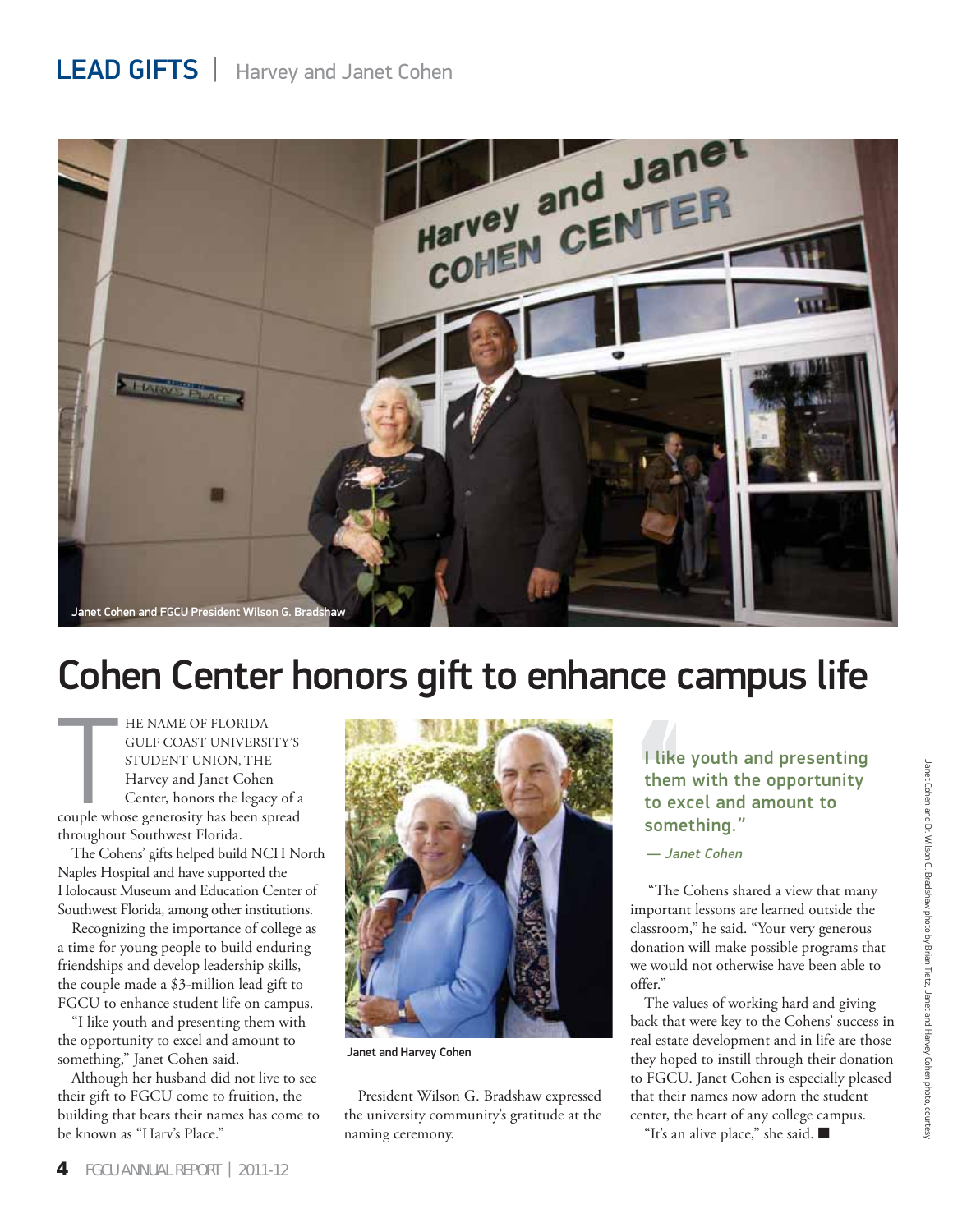## Endowed funds help generations of students prosper

ndowed funds cover a wealth of purposes – programs, scholarships, buildings, professorships – but they all have something in common: The donors wish to make a contribution that will last in perpetuity. End<br>E

With a gift of \$10,000 or more, an endowed fund can be established that will generate annual revenue for scholarships or programs. An endowed fund is one in which support generated by the fund is used for a specified purpose, such as scholarships or a professorial chair.

During the 2011-12 academic year, for example, the Fort Myers-based Algenol Biofuels endowed a scholarship fund for students majoring in the fields comprising STEM – science, technology, engineering and mathematics.

Paul Woods, founder and chief executive officer, believes that as a leading biotechnology company, his firm should help develop the next generation of scientists and engineers.

Fort Myers residents John and Heidi Nejman established a scholarship fund as well, earmarked for students majoring in









one of the liberal arts. John Nejman earned his bachelor's and master's degrees through the G.I. Bill, but knows how difficult it is for students who lack the funds to obtain a college degree.

And the Southwest Florida Children's Charities pledged \$1 million over five years to help fund music therapy instruction at FGCU's Bower School of Music.

As it has for several years, the Naples Children and Education Foundation continues to provide funding for a program that assists at-risk children through the

Early Literacy and Learning Model and Wings on Words Initiative. Both programs help pre-kindergarten pupils in Collier County who might be at risk because of language barriers or poverty.

Deran and Karen Soovajian, who live in Beacon, N.Y., have donated hundreds of works of art to benefit the new museum studies minor.

"The university appreciates all of these generous gifts, which help us to continue to offer students a superior college experience," says FGCU President Wilson G. Bradshaw.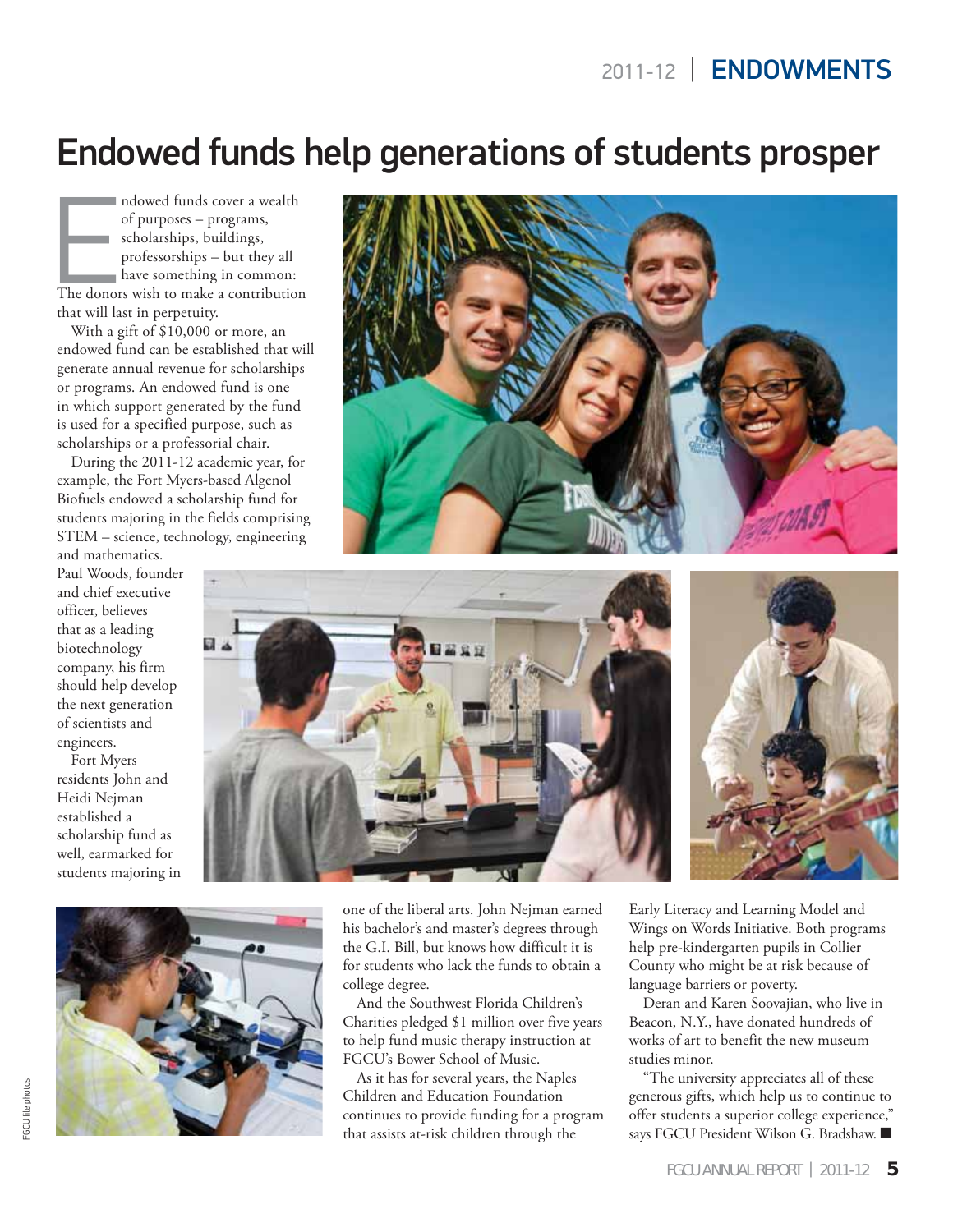### ASSETS

#### CURRENT ASSETS

| Cash and cash equivalents  \$9,824,847 |  |  |  |  |  |  |
|----------------------------------------|--|--|--|--|--|--|
|                                        |  |  |  |  |  |  |
|                                        |  |  |  |  |  |  |
|                                        |  |  |  |  |  |  |
| Total current assets \$9,910,491       |  |  |  |  |  |  |

#### NONCURRENT ASSETS

| <b>ASSETS</b><br><b>CURRENT ASSETS</b><br>Cash and cash equivalents  \$9,824,847<br>Total current assets \$9,910,491<br><b>NONCURRENT ASSETS</b><br>Surrender value of insurance policy 417,045<br>Royalties receivable  724,132<br>Loans receivable  5,000,000<br>Total noncurrent assets \$66,223,855 | <b>LIABILITIES AND NET ASSETS</b><br><b>CURRENT LIABILITIES</b><br>Gift annuities payable, current portion20,4<br>Total current liabilities  \$64,6<br><b>NONCURRENT LIABILITIES</b><br>Gift annuities payable  221,7<br>Total noncurrent liabilities 7,221,7<br><b>NET ASSETS</b><br>Invested in capital assets \$24,7 |
|---------------------------------------------------------------------------------------------------------------------------------------------------------------------------------------------------------------------------------------------------------------------------------------------------------|-------------------------------------------------------------------------------------------------------------------------------------------------------------------------------------------------------------------------------------------------------------------------------------------------------------------------|
|                                                                                                                                                                                                                                                                                                         |                                                                                                                                                                                                                                                                                                                         |
|                                                                                                                                                                                                                                                                                                         | <b>Restricted</b><br>Expendable 12,479,7<br>Nonexpendable endowment 51,031,3                                                                                                                                                                                                                                            |
|                                                                                                                                                                                                                                                                                                         | <b>TOTAL LIABILITIES</b><br>and NET ASSETS<br>\$76,134,3                                                                                                                                                                                                                                                                |

### LIABILITIES AND NET ASSETS

#### CURRENT LIABILITIES

| Accounts payable                         | \$41,136  |
|------------------------------------------|-----------|
|                                          | 3.049     |
| Gift annuities payable, current portion. | 0.447     |
| Total current liabilities                | .564, 632 |

#### NONCURRENT LIABILITIES

| Gift annuities payable $\ldots \ldots \ldots \ldots \ldots \ldots$ 221,723 |  |
|----------------------------------------------------------------------------|--|
| Total noncurrent liabilities 7,221,723                                     |  |
|                                                                            |  |

#### NET ASSETS

| Invested in capital assets \$24,700 |  |
|-------------------------------------|--|
| <b>Restricted</b>                   |  |
|                                     |  |
| Nonexpendable endowment 51,031,361  |  |
|                                     |  |
|                                     |  |

### TOTAL LIABILITIES

|--|--|--|--|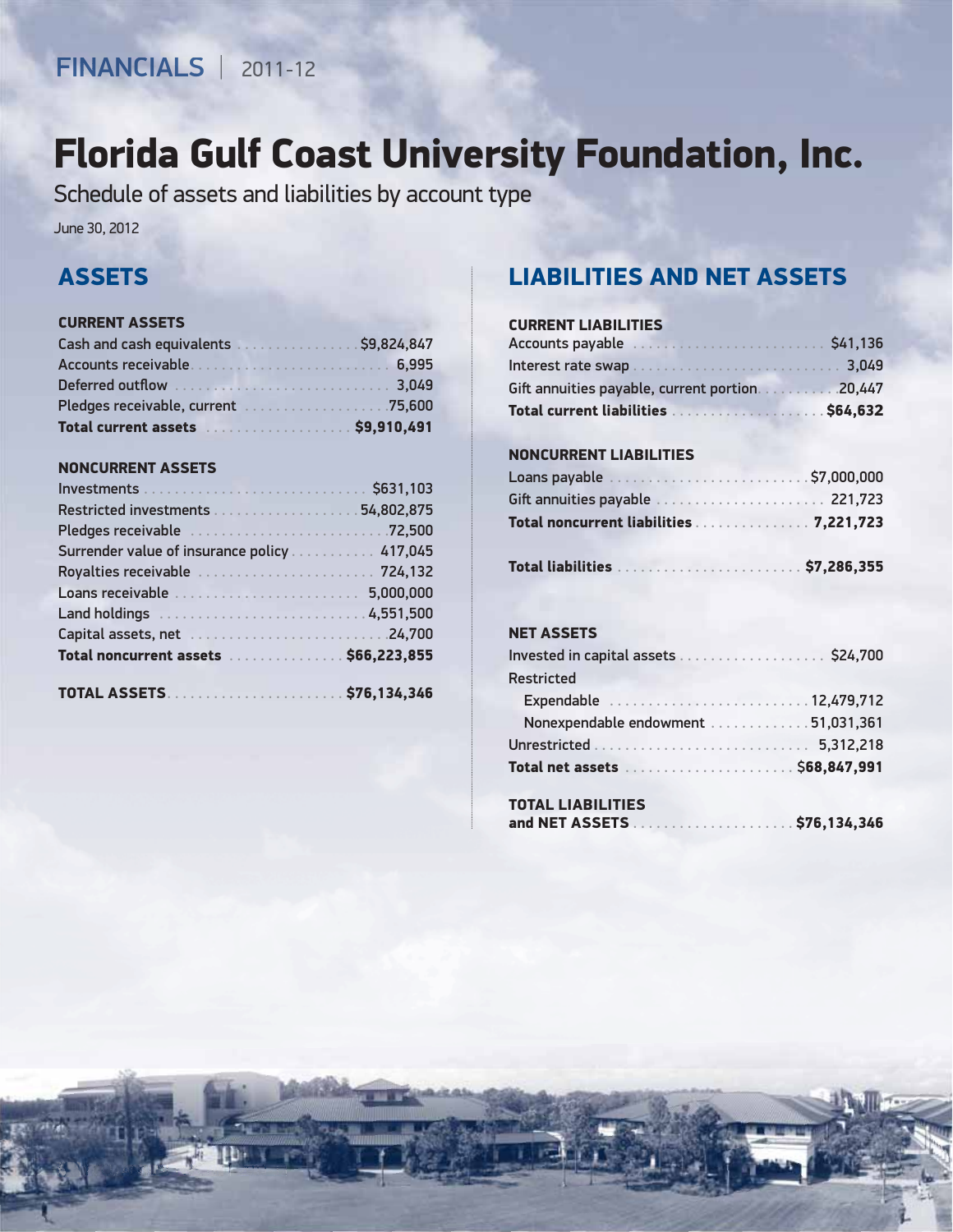### Schedule of revenues, expenses and changes in net assets

For the fiscal year ended June 30, 2012

### OPERATING REVENUES

| Total operating revenue \$6,587,984 |  |  |  |  |
|-------------------------------------|--|--|--|--|

### OPERATING EXPENSES

Program services:

| Scholarships 1,286,270               |             |
|--------------------------------------|-------------|
| University support 1,716,558         |             |
| <b>General and administrative</b>    |             |
|                                      |             |
|                                      | \$8,608,516 |
| Other expenses:                      |             |
|                                      | \$86,119    |
|                                      |             |
|                                      | \$193,623   |
| Total operating expenses \$8,802,139 |             |
|                                      |             |

### NONOPERATING REVENUES

| Net depreciation in investments  (723,744)  |  |
|---------------------------------------------|--|
| Total nonoperating revenues  (497,774)      |  |
| Loss before capital additions \$(2,711,929) |  |

### CAPITAL ADDITIONS

| NET ASSETS, end of year \$68,847,99        |  |
|--------------------------------------------|--|
| NET ASSETS, beginning of year \$70,139,859 |  |
|                                            |  |
| Contributions to endowments \$1,420,061    |  |

### Annual and Endowed Scholarships issued by the Foundation over the past five years:



### The endowment over the past five years:



### Breakdown of the endowment fund\*



FGCU ANNUAL REPORT FGCU REPORT | 2011-12 **7**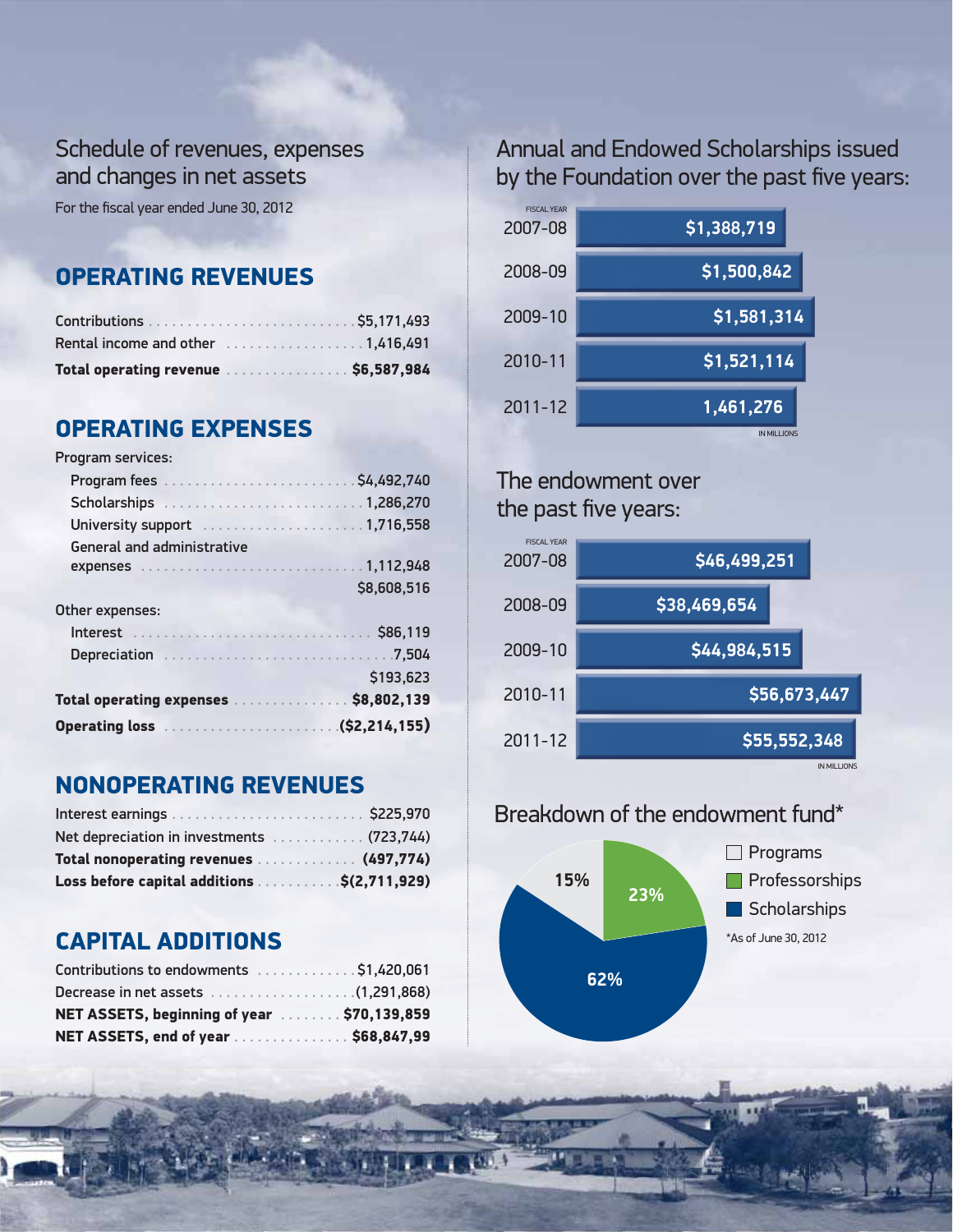#### Order of the Majestic Eagle

(\$5 million or more)

Alico, Inc. Elizabeth  $\Delta$  and Jack  $\Delta$  Conner<sup>\*</sup> Ginn Resorts Pop and Marjorie H. Kelly\* Kitson & Partners Mr. and Mrs.\* Alan Korest Raymond L. and Beverly Lutgert\* Elaine N. Marieb Mr. and Mrs. Herbert J. Sugden\* The Whitaker Foundation

#### Eagle Society

(\$1 million - \$4,999,999)

Anonymous Backe Foundation Kathryn I. Beeken CenturyLink Business Janet and Harvey\* Cohen The Conservancy of Southwest Florida Mrs. Sidney (Berne) R. Davis Mary E. Dooner Foundation The Freeman Family Mr. and Mrs. John V. Guigon Mr. and Mrs. Scott Kapnick Kelly Tractor Co. Peter D. & Eleanore A. Kleist Foundation Lee County Board of County Commissioners Lee Memorial Health System Foundation Linda and David Lucas Donald and Elizabeth Manchester\* Moorings Park Naples Botanical Garden Naples Children and Education Foundation NCH Healthcare System Preferred Materials, Inc. Juliet C. Sproul SWFL Children's Charities, Inc Mary B. Ullman\* Norman and Nancy Vester

#### Eagle Court

(\$500,000 - \$999,999)

Anonymous William and Joan Attridge BB&T Mrs. Keith S. Benson\* Charlotte County Board of County Commissioners Chico's FAS Inc. Collier County Board of Commissioners Herbert D. and Carolyn E. Conant Ruth L. Faith\*

**The Honor Roll of Donors** includes all donors who made contributions of \$1,000 or more cumulatively to the Florida Gulf Coast University Foundation, Inc. from April 1, 1993 through June 30, 2012. It is with great pleasure and gratitude that we acknowledge those who have so generously supported Florida Gulf Coast University since the Florida Gulf Coast University Foundation was established.

In addition to those listed in this Honor Roll of Donors, many others have supported Florida Gulf Coast University through direct assistance to students, colleges, programs, and activities. We extend our thanks to these donors as well.

Gerald F.\* and Marjorie G. Fitzgerald George and Rebecca Fogg Kay and Robert T. Gow Meftah Scholarship Foundation John Nejman Pfeffer-Beach Foundation, Inc. The John E. and Aliese Price Foundation, Inc. Southwest Florida Community Foundation Mr. and Mrs. Duane Stranahan, Jr. Mr.\* and Mrs. Duane Swanson, Sr. Ruth U. Tobe Dr. E. J. Arpin and Dr. George W. Sypert Raymond J. Vitelli, Ph.D. Sharon and Dolph von Arx WCI Communities, Inc. Wells Fargo

#### University Cabinet

(\$100,000 - \$499,999)

Abernathy Port Charlotte Kiwanis Foundation Inc. Advanced Pain Management Specialists Ajax Building Corporation Algenol Biofuels Christopher and Susie Allen Allen Concrete & Masonry, Inc Anonymous Architecture, Inc. Arthrex, Inc. ASQ - Aviation, Space and Defense Division John and Katherine Backe Mr. and Mrs. Gray C. Ballman Bank of America Barron Collier Companies BB&T - Oswald Trippe and Co. Charles\* and Eileen Belcher Bedford H. Biles, J.D. and Fay R. Biles, Ph.D. Mr. and Mrs. Gary E. Bickel

Blue Cross & Blue Shield of Florida Bernice Josephine Bongiorno\* Bonita Bay Group Wilson and Jo Anna Bradshaw Buehler Family Foundation P. H. & A. C. Buehler, Jr. Foundation The Mrs. Bunny Foundation Cornelius (Pat) Cacho Caloosa Catch & Release, Inc. Ruth M. and Cleveland L. Campbell Cape Coral Kiwanis Foundation, Inc. Charlotte Community Foundation, Inc. The Club at Grandezza Mr. and Mrs. Brian E. Cobb Coca-Cola Refreshments College of Life Foundation Gilbeart H.\* and Anne Collings Columbia, Southwest Florida Division Comcast Cable Dooner Family Equities Charles Edison Fund Evelyn L. Egan\* Embassy Suites Fort Myers-Estero Estero Bay Chevrolet Fahlgren Fifth Third Bank Florida Aluminum and Steel, Inc. Florida Board of Governors Foundation, Inc. Florida Power & Light Co. Foundation for Lee County Public Schools, Inc. Friends of East County Regional Library Germeshausen Foundation Eva Sugden Gomez GRAEF The Greater Cedar Rapids Community Foundation Barbara and Joe Marlin Hilliard Joe A. and "Tippy" Hilliard\* The Hillmyer-Tremont Student Athlete Foundation HMA Foundation, Inc.

Hole Montes, Inc. Drs. G. Burtt and Ruth W. Holmes Beth and David B. Howard Marguerite and Guy Howard\* Mary Frances Howard\* IBIS BM Eduquest The Richard E. Jacobs Group Glen and LaVonne Johnson Johnson Engineering, Inc. Alan G. and Saundra R. Kaplan Kelly Foundation, Inc. Key Bank Mabel and Arnold Keys\* Kiwanis Club of Lehigh Acres Foundation, Inc. Peter D.\* and Eleanore A. Kleist The Gerald Knox Fund Marc\* and Doris Kolber Edward T. and Esther W. Kuss\* Mr. and Mrs. Jon Laidig Oscar Langford Lee Healthcare Resources Dr. and Mrs. W. Bernard Lester Dr. John R. and Veora M. Little Lodge Construction Inc. The Lutgert Companies Manhattan Construction (Florida), Inc. In Memory of Dr. William R. Maples, Distinguish Service Professor, Department of Anthropology, University of Florida Gerard and Barbara Marino McGarvey Development Company Dr. and Mrs. Steve McIntosh Miromar Development Corporation Miromar Lakes Golf Club Naples Daily News Naples Garden Club Naples Yacht Club Chapter, Int'l Order of the Blue Gavel Wilma M. Nason\* The News-Press Media Group Northern Trust Bank Fingers O'Bannon Memorial Snook Tournament at Cabbage Key The William J. & Joyce A. O'Meara Foundation Thelma B. and Edwin M. Oulton\* Owen-Ames-Kimball Company Marlin F. and Alice M. Perry\* PrivateSky Aviation Service, Inc. Sidney and Esther Rabb Charitable Foundation Elizabeth Rash Raymond Building Supply Regal Electric, Inc. Joyce and Emory Rogaski\* Rubell Family Collection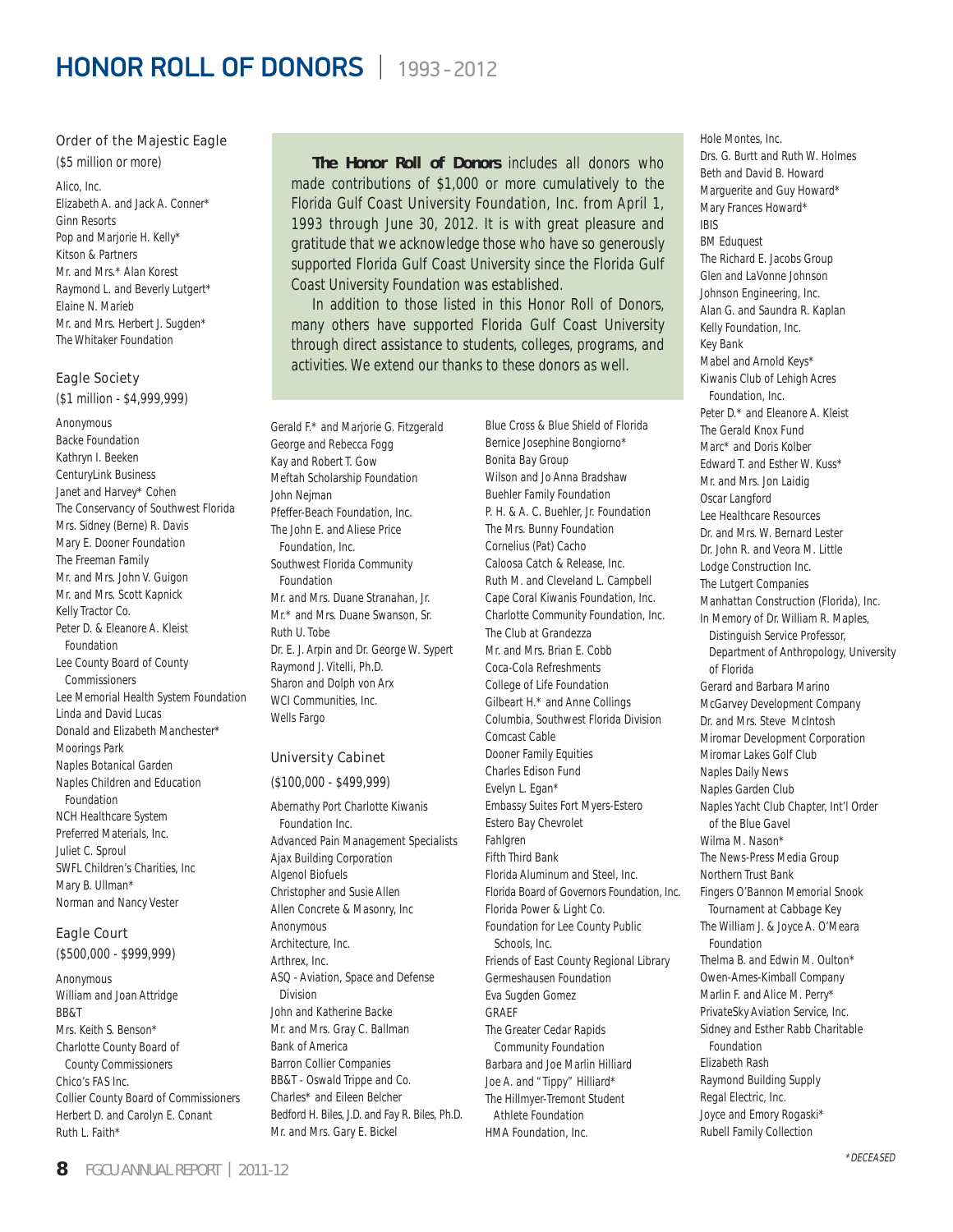Sanibel Captiva Trust Company The Schoen Foundation SCM Properties, LLC Richard E. Sherman Helen E. Shick\* Hans and Erna Siebert\* Joan and William Slocum Deran and Karen Soovajian Source Interlink Companies Southwest Florida Chapter PGA C. Gilbert and Emma Spies\* The Stans Foundation Stevens Industries, Inc. The Stranahan Foundation James and Donna Sublett Peter and Margaret Sulick SunTrust Bank, Southwest Florida Tabiran Corporation Robert M. and Linda K. Taylor THA Foundation Tier Electric, Inc. Uncommon Friends Foundation United Way of Lee County, Inc. University Housing Services, Inc. David and Cecile Wang Mr. and Mrs. James S. White Myra and Van Zandt Williams, Jr. Fund of the Princeton Area Community Foundation Jovan A. Zepcevski Zep Construction, Inc.

#### University Council

(\$25,000 - \$99,999)

131 Group, Incorporated Richard C. and Linda Sue Ackert Agnoli, Barber & Brundage, Inc. Allen Systems Group, Inc. ALLETE Properties American Express American Honda Foundation Judge\* and Mrs. Isaac Anderson, Jr. Anonymous The Antigua Group Architectural Network, Inc. AT&T Foundation B & I Contractors, Inc. Balfour Beatty Construction Barron Collier Jr. Foundation Beef O'Brady's Ben Hill Griffin, Inc.

Glenn and Angela Black Mr. and Mrs. Jack Blais Don and Susan Blanchard Bonita Daily News Jeffrey R. Bristol Britto Central

The Brooks Foundation Brown & Root Building Company BSSW Architects Clyde Butcher The Calvin & Flavia Oak Foundation, Inc. Cape Coral Rotary Foundation, Inc. Carrabba's Italian Restaurant Debra A. Carrier and Harry H. Gaines James P. and Patricia A. Carroll Tom and Lynda Case Mr. and Mrs. Joseph Catti Charlotte Regional Medical Center CliftonLarsonAllen, LLP Lillian and Clay Clukies\* Coastal Beverage, Ltd. CobbCorp, LLC Donald B. and Jean Cohen Coleman, Yovanovich & Koester, P.A. Collier County Audubon Society Collier County Micro-Loan Enterprise/ Banking Partnership Gregory and Angela Valvo Collins Commercial Air Management, Inc. Community Health Association, Inc. Mr. and Mrs. William G. Crone Crowther Roofing & Sheet Metal of Florida, Inc. The Culinary and Hospitality Education Foundation of SWFL Frank D'Alessandro\* William L.\* and Susan L. Dalton Udaya\* and Ira Dash The Davis Family Jeffrey D. Davis DeAngelis Diamond Construction Inc. Dr. Edith Potter Deats\* Eugene C. Dooner\* David Dworak Damon Dworak Mr.\* and Mrs. James H. Eakes Ecological Research & Action Foundation, Inc. Mr. and Mrs. Charles B. Edwards Estero Commons LLC Estero Lifestyle Publications The Explorers Club of Southwest Florida Farr, Farr, Emerich, Hackett and Carr, PA Fawcett Memorial Hospital Dr. and Mrs. John B. Fenning Fernandez Family Foundation, Inc. FineMark National Bank & Trust First Bank of Clewiston First Financial Employee Leasing, Inc. First National Bank of Florida Five County Insurance Agency, Inc. Florida Community Bank Florida Institute of Certified Public Accountants, Southwest Florida Chapter

Follett Higher Education Group

Fort Myers Toyota Fort Myers Women's Network The Gabor Agency, Inc. Gannett Foundation, Inc. Rene Garner GFA International, Inc. Goldberg, Racila, D'Alessandro and Noone, LLC Grant Fridkin Pearson, P.A. Gravina, Smith, Matte & Arnold Marketing and Public Relations Greater Fort Myers Chamber of Commerce, Inc. Greenscapes Gulf Coast Materials of SW Florida Haffenreffer Family Fund Marshall W. and Lori Hanno Hanno Family Foundation, Inc. Dr. and Mrs. Lowell Hart Harvard Jolly Architecture Parker and Denise Heinemann Henderson, Franklin, Starnes & Holt, P.A. Herbal Science, LLC Arthur and Phyllis Herman Mr. and Mrs. William N. Horowitz John and Darlene Huether Mary V. Hull\* The Humane Society of the United States Dr. Marguerite Hutchins\* Hyatt Regency Coconut Point Resort & Spa Gina and Keith Short, IBERIABANK Mr. and Mrs. Charles K. Idelson Industrial Distribution Services Investors Security Trust Co. Ann Jacobson Fund Johnson Controls, Inc. The Johnson Family Foundation Johnson-Prewitt & Assoc. Inc. H. Johnston Family Foundation Dr. and Mrs. H. Q. Jones, Jr. Dr. and Mrs. Melvyn J. Katzen Cathryn C. Keller\* Mr. and Mrs. Maurice D. Kent Dick and Nancy Klaas Dr. David and Mrs. Stephanie Klein Kleist Family Foundation Inc James F. and Lynn E. Knupp Charles G. Koch Charitable Foundation LabCorp Dr. and Mrs. Gerald Laboda Mr. and Mrs. Alex S. Lambros La Quinta Inn & Suites Airport LCEC Estate of Janine M. Leduc Lee County Industrial Development Authority Lee County Medical Society Alliance Lee County Sheriff's Office

Chip and Sheryl Lesch Dorothea D. Low\* Lumina Foundation Mr. and Mrs. Vito Manone Marco Island Shell Club Marsh USA, Inc. The James Harper Marshall Foundation, Inc. The Martin Foundation, Inc. Jerry and Betty Mason The Maxpoffell Foundation Roger and Nancy McCabe Foundation Thomas and Carol McCann Robert R McCormick Foundation McDonald's Restaurant's/Adams & O'Reilly, Inc. Roy and Beverly McTarnaghan The Mediterra Foundation Fund Dr. William C. Merwin\* Miromar Outlet West, LLC Montrose Auto Group Naples Dawgs, Inc. Naples Day Surgery North Naples Diagnostic Imaging Center, Ltd Naples-Fort Myers Greyhound Track Naples Grande Resort & Club Naples Women in Transition Helen E. Nestor\* James D. and Eleanor F. Newton\* Pamela Noland Office Furniture & Design Center, Inc. Philip W. and Mariette C. Orth\* Palmira Golf Club Parr Media Group Pavese Law Firm Peace River Regional Tom Perry Family Foundation Physicians Regional Healthcare System PPG Industries, Inc. Premier Properties of SW Florida Regions Bank The Ritz-Carlton, Naples Riverwoods Plantation Condominium Association William J. Rogan III, Ph.D. David and Ellen Rosand Gayle Rosemann and Paul McElwee Rotary Club of Sanibel-Captiva Donald K. and Margaret Routh The Saint Paul Foundation Sanibel Harbour Marriott Resort & Spa Gene and Mary Sarazen Foundation SchenkelShultz Architecture Charlotte R. Schmidlapp Fund Mr.\* and Mrs. Pete Schmieler Donna and John Schubert Larry and Connie Schuster Schwab Ready Mix, Inc. The Scottsdale Company Securian Foundation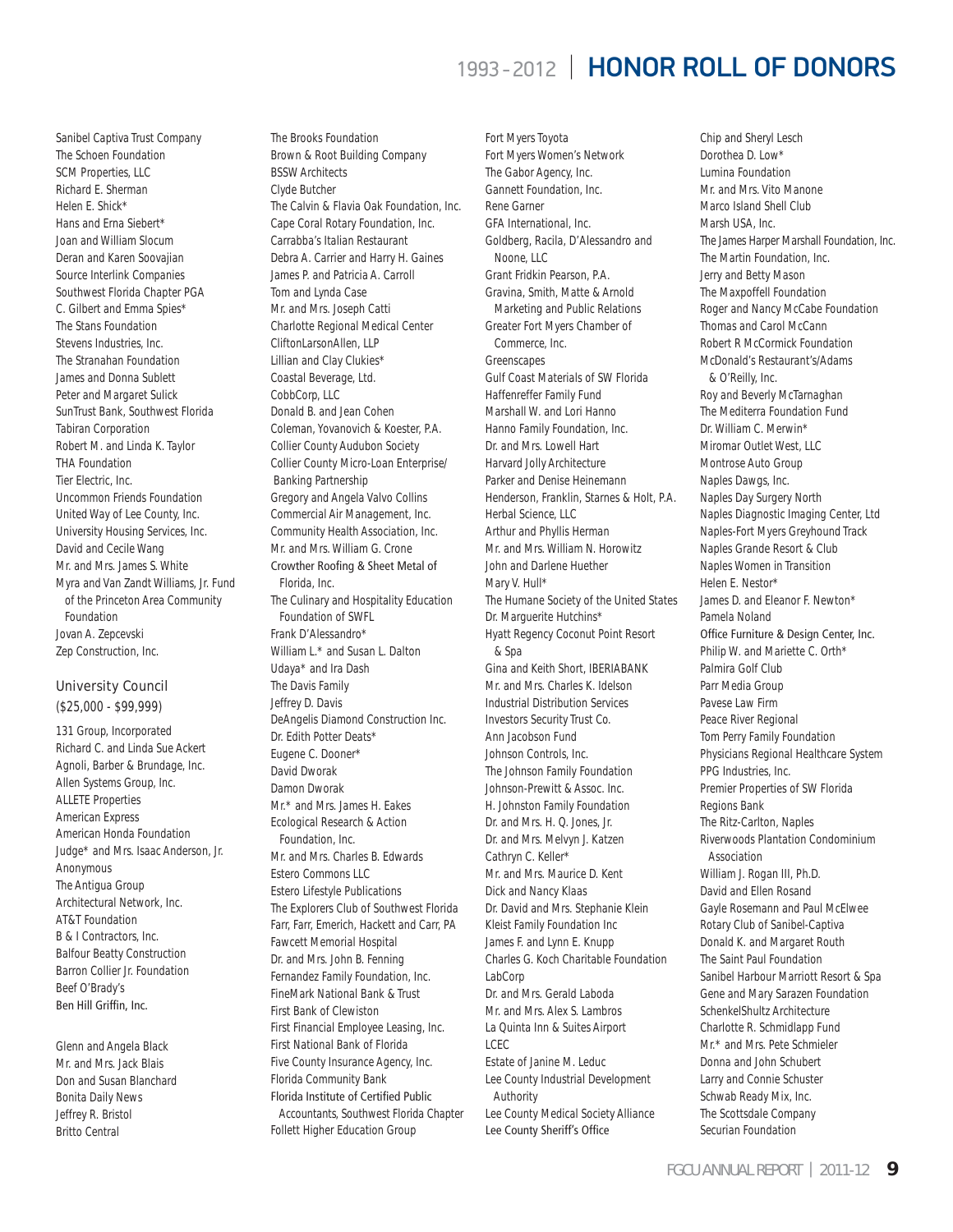Self Insured Plans LLC Seminole Casino Immokalee Seminole Tribe of Florida Service Painting of Florida Sheldon T. Shoff Robert W. Shrader Signature Communities Skanska USA Building, Inc. George M. and Mabel H. Slocum Foundation from the Joan K. Slocum Foundation Donald and Angela Smith Kevin W. Smith Southwest Florida Regional Medical Center Mr. and Mrs. Douglas R. St. Cerny Dr. Susan E. Stans and Mr. Steven H. Stans\* Stantec, Inc Steinway Piano Society – Greg and Sara Billings Stillwell Enterprises & Restaurant Group Stock Development Alex and Patience Stom\* Suncoast Schools Federal Credit Union Foundation Sunshine Ace Hardware Susan G. Komen for the Cure Southwest Florida Sussex Semiconductor, Inc. Dr. Jean Swangren SW Florida Chapter of RIMS TECO Peoples Gas Ted Todd Insurance Agency, Inc. Ronald L. and Teresa R. Thatcher - In Memory of Lucretia Nichols TKW Consulting Engineers, Inc. Town and Gown United Christian Giving Michael A. Clark, United Mechanical, Inc. Utilities Structures, Inc Val Ward Cadillac George C. Van Rhee\* Marion and Glen\* Van Slyke Vic's Painting, Inc. Mr. and Mrs. Robert W. Walden\* The Idell A. Walkoe Fund of the Manatee Community Foundation Wasmer, Schroeder & Company, Inc. Waterman Broadcasting Wayne Wiles Floorcoverings West Bay Country Club Jaynie and Stanley Whitcomb Donna G. and Thomas E. Williams Alan L. and Kathryn L. Wisne Harvey Youngquist Zonta Club of Fort Myers Area

#### University Club

(\$10,000 - \$24,999)

Dr. B. G. Adhinarayanan and Mrs. Meera B. Adhinarayanan Jerry and Jorja Allen Patsy Allen Barbara Amar Denise Rizzo Ambrefe American Association of University Women of Lee County American Residential Prop LLC Anonymous Apgar Foundation, Inc Armstrong World Industries, Inc. Artichoke & Company Associates in Cosmetic Surgery ATP Engineering South, PL Richard H. Ballo - In Memory of Melissa C. Johnson Richard C. Banks, Ph.D. BankUnited Barraco and Associates Bay Colony Bay Colony Golf Club Cynthia A. Bennett Susan R. and Richard H. Benson The Thomas Berry Foundation Bireley Family Foundation Florence L. Black\* BMW Leo Boisvert Bonita Springs Area Chamber of Commerce Mary L. Bonnette, Ph.D., R.N. Dr. and Mrs. James D. Borden Krishna and Suseela Botlagudur John D. and Barbara A. Bowlin Bristol-Myers Squibb Foundation Broadway Palm Dinner Theatre Roger and Dian Brownell Dr.\* and Mrs. Frank M. Bryan O.J. Buigas Curtis D. Bullock Bundschu Kraft, Inc. Dr. and Mrs. H. J. Burnette BVK Advertising Cape Coral Caloosa Chapter ABWA Cape Coral Hospital Auxiliary, Inc. Carlton Fields Attorneys at Law Carroll Property Investments, Inc. Judith and Jack Cassidy Dr. and Mrs. Ronald D. Castellanos Certified Jewelers Rod Chesnutt Coastal Village, LLC Collier County Hotel & Lodging Association Collier Enterprises

Collier Sports Medicine and Orthopaedic Center, P.A. Congress Jewelers Alan and Selma Cooper Paul and Charlotte Corddry James\* and Eileen Courtney Courtyard Fort Myers Gulf Coast Town Center Dr. and Mrs. Gene Cox The Board of Trustees of the Cox Trust Sam B. and Carol G. Crimaldi John Crowley David and Karen Crowther Dr. and Mrs. Amal K. Das Daughters of the American Revolution- Caloosahatche Chapter Davidson Engineering, Inc. Estate of Marian E. Davis David Deiros D. Garrett Construction, Inc. Dolly and Hank\* Diers Doubletree Guest Suites Dougherty Foundation Inc. The Duffus Family Mr. and Mrs.\* W. Harry Durling Dr. Allan Dyen-Shapiro Earth Charter US, Inc Economic Development Council of Collier County Edison Garden Club Edison National Bank Frieda\* and Heard Edwards Thomas Ehlers and Sandy McCartney Ehlers Estero Gulf Coast Kiwanis Club Estuary Conservation Association Susan C. Evans EverBank Everglades A H E C, Inc. Alina Eydel Eye Centers of Florida Fiddler's Creek Foundation, Inc Patrick E. Field Fifth Avenue Advisors, LLC Howard and Kathy Finch First National Bank of Naples Lina C. Fisher James G. Fitzgerald Dean and Alice Fjelstul Richard Flanders Florida Career Centers Florida Engineering Society, Calusa Chapter Florida Real Estate Consultants Christine and Terry Flynn Fort Myers Eagles, SW FL Youth Baseball Club, Inc. Foundation of the Rotary Club of Bonita Springs Inc.

Foundation to Promote Open Society William E. and Dorothy Fritz Valerie Boyd Gargiulo Garthwaite Family Foundation Mrs. Laverne N. Gaynor GE Client Business Services General Mills Foundation Mr. and Mrs. Daniel E. Gill Congressman and Mrs. Porter J. Goss Graduate Business Association Peg and Scott Gray-Vickrey Carole Green Dr. Marci Greene Grey Oaks Country Club, LTD Dr. Ben H. Griffin, III Gulf Coast Pet Partners, Inc. Gulfcoast South AHEC Don J. and Mosey Gunther Gloria Wright Gutwirth Ann Howard Hamilton Hamleg Enterprises, LLC Mr. and Mrs. Homer J. Hand Hanser Family Foundation Harbourside Custom Homes, Inc. Harley-Davidson of Fort Myers William L. Hayden\* Health Management Associates, Inc. Heidt & Associates, Inc. The Donna Price Henry Family Morris Herstein Hilton Garden Inn Hispanic Council of Southwest Florida Laura A. Holquist Homewood Suites Hotel Hope Hospice Hospitality Financial and Technology Professionals Houchin Construction Inc. HSA Engineers & Scientists Julian L. Hudson\* Lillian S. Hudson\*/Christina Muratore and Jordan and Erin Hudson IAG Galleries India Association of Fort Myers ITW Foundation Matching Gift Program Norman E. and Caroline P. Jackson Philanthropic Fund Jan and Peter Jacobsen Jason's Deli Jewish Federation of Collier County Paul and Susan Jones Dr. and Mrs. John C. Kagan Dr. and Mrs. George C. Kalemeris Richard L. Kelly K. J. King Family Limited Partnership Klaas Capital Group Alan Korest, Jr. Barbara Krell Merrill Kuller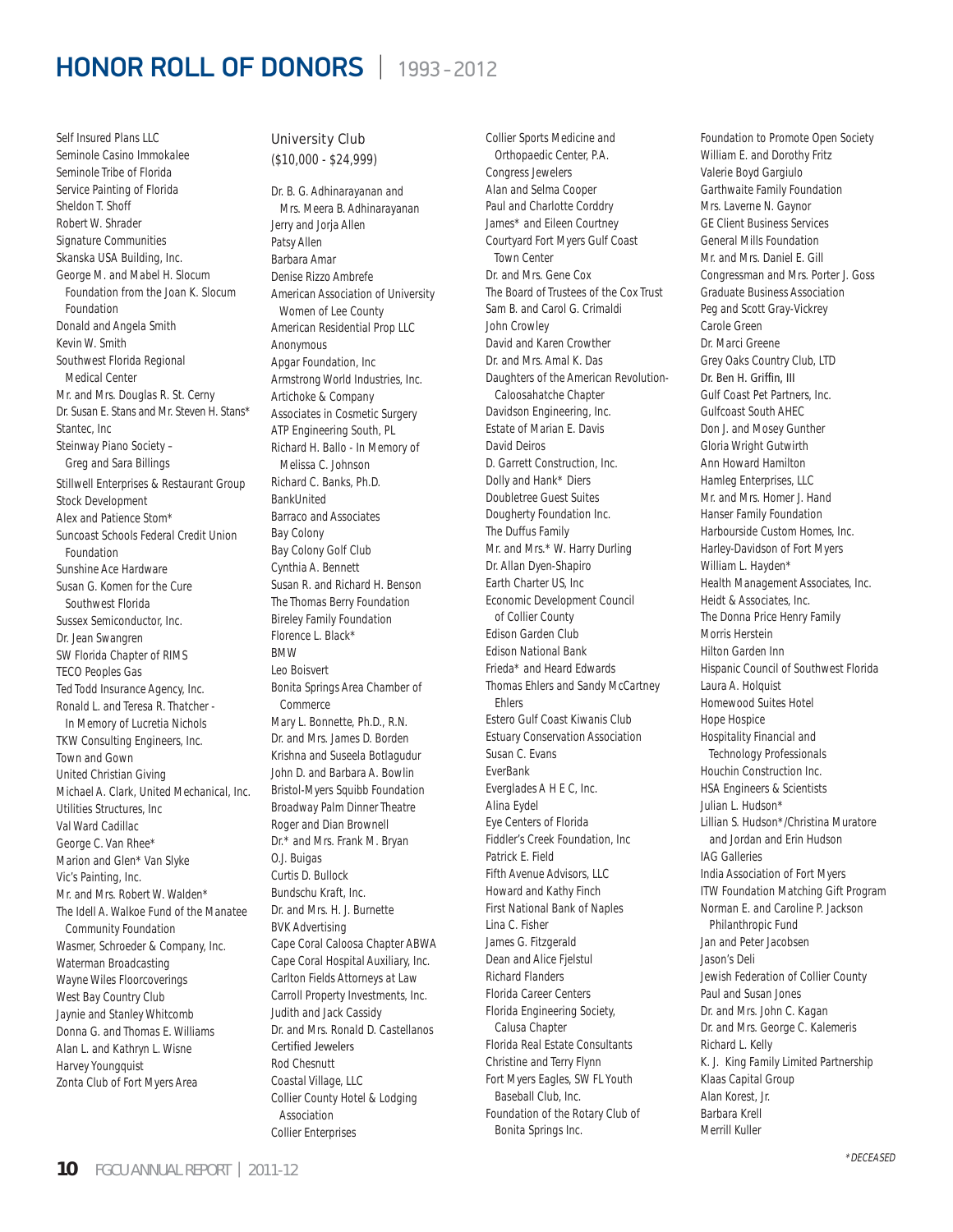Landmark Development Group Landon Development Group, LLC LaPlaya Beach & Golf Resort Stephen and Nicole LaQuis W & J Larson Family Foundation Marc and Lise Laviolette Rodney and Wendy Law Lee County Mosquito Control District Lehigh Acres Jaycee's Foundation, Inc. Lely Development Maureen and Arnold Lerner Gary Levenson David Lewis and Karen Orman James W. Lewis Lifestyles Chiropractic Marilyn Lightner James Lintzenich Mr. and Mrs. Clyde A. Locker Mr. and Mrs. James Lozelle Luna Rossa Mediterranean Bistro Scott and Simone Lutgert Maddox Construction Co Make A Wish Foundation of Southern Florida Dr. and Mrs. Allen B. Malnak Elissa D. Manna Marco Beach Ocean Resort Marco Island Marriott Resort & Golf Club L. Gail Markham Mark Loren Designs, Inc. McBLT Ventures, Inc. Duncan McBride Mr. and Mrs. James McFadden The Honorable Gwendolyn F. McLin Dr. and Mrs. Michael Meftah Miles Media Group Kathleen F. Miller, Ed.D. Moe's Southwest Grill Dr. and Mrs. Charles J. Montgomery Valery and Mechlin Moore Robert and Linda Morris Kenneth Mortenson Mr. and Mrs. Edward A. Morton The Naples Beach Hotel & Golf Club Naples Press Club Naples Town Hall Naples United Church of Christ Nelson Marine Construction, Inc. NeoGenomics Laboratories Nurse Practitioner Council of Collier County Oakes Family Carole L. Olling OMG Americas, Inc. Sherry Pate Dr. Richard C. Pegnetter The William Penn Foundation Butch and Dorothy Perchan The John J. Petracco Family

Fred and Stephanie Pezeshkan Pinchers Crab Shack Poelker Transportation Services, Inc. John and Jinjer Pollock Frank and Linda Potestio Steven W. and Kathleen R. Powley Prager, Sealy & Co., LLC Premier Insurance Corporation Press Printing Company Private Wealth Consultants G. Jeffrey Provol Publix Super Markets Charities Paul H. Pusey Foundation Brian T. and Melanie B. Rasnick Charles\* and Terri Ray RCP Services, LLC Real Estate Investment Society Gunther and Joan Reese Dr. James and Joann Rehak Mary and Rick Reichle REIS Scholarship Foundation, Inc Dr. Roslyn Rensch Frances V. Riley\* George F. Riley Mr. and Mrs.\* Ronald J. Riley Dr. and Mrs. Thomas J. Roberts Rockefeller Philanthropy Advisors Roetzel & Andress Drs. Hudson and Elsa Rogers Ronald McDonald House Charities of Southwest Florida Rosalynn Carter Institute for Caregiving Rotary Club of Fort Myers South - Trippe Scholarship Rotary Foundation of Fort Myers South Thomas S. Roy, Jr.\* RWA, Inc. Klaus and Mary Ann Saegebarth St. Andrew's Society of Southwest Florida, Inc Kenneth and Halcyon St. Hill Mr. and Mrs. George F. Sanders\* John and Joan Scanlon James W. Scatterday William Schawbel and Judy A. Samelson Pam and Bill Schreiber Michael J. and Andrea L. Schroeder Richard and Maureen Schulze Jerry and Donna Schwab Marguerite Scribante Foundation Scripps Howard Foundation Ruth M. Service - In Memory of Bill Service Frances B. Setterblade\* Shelton Jaguar/Porsche/Range Rover Shelving and More William F. Sibley Foundation Dr. and Mrs. Peter M. Sidell Signs & Things

SimplexGrinnell C. Mickey and Jean M.\* Skinner Carol R. Slade A. James and M. Kathryn Smith Bruce T. Smith Wilbur C. Smith Grace J. Sneckenberger\* Sons of Norway Scandia Lodge 3-617 Ted Sottong Southern Audio Visual, Inc. South Seas Resorts Southwest Florida Eagles Southwest Florida Enterprises SW Florida Professional Golfers Association Southwest Florida Water Environment Association Southwest Florida Workforce Development Board, Inc. Stark Community Foundation Adria and Jerry Starkey Edward V. Staros State Farm Insurance State Farm Mutual Automobile Insurance Company The Rusty Staub Foundation Glenn\* and Barbara Steil Saul I. Stern\* STH Architectural Group, Inc. Stiles Landscape Company Striano Financial Group Suncoast Moving & Storage, Inc. Suncoast Schools Federal Credit Union Sunstream Hotels and Resorts Surety Construction Company Sysco Food Services Taishoff Family Foundation Tampa Bay Trane Taste of Collier Bob and Linda Taylor Foundation Taylor Rental Center Tech-Tronics Productions Inc Ms. Pamela Templeton TIAA-CREF Dr. and Mrs. Ronald B. Toll Greg Tolley and Rebecca Totaro The Travel Team, Inc. Truly Nolen 'Tween Waters Inn UBS Financial Services, Inc. United States Sugar Corporation US Bank The Vineyards Development Corporation Michael Walker The Walker Contracting Group, Inc. The George R. Wallace Foundation John and Maggie Warfield Daniel and Janet Warner Jason and Cara Webster

Enid Weis Robert Wigley WINK-TV-Fort Myers Broadcasting Woodward, Pires & Lombardo, P.A. Woodyard & Associates, LLC Wright Construction Group Dr. Michele and Richard Yovanovich Yovanovich Family Charitable Trust

#### Gold Circle

(\$5,000 - \$9,999)

Dr. Randall S. Alberte\* John and Sarah Jane Alexander Alico Self Storage, LLC Allstate Bioguard Services Inc. Alvarez Site Development The American Teilhard Association Anixter, Inc. George and Lynn Ankney Anonymous Anthem Foundation for Objectivist **Scholarship** Albert and Ana Arazoza Donald W. Ashley Lillian Austin\* B & W Golf Cars Linda S. Bacheler Judith E. Baker Pat and William Barton Robert J. Batson Mr. & Mrs. Garfield R. Beckstead Cecil C. Beehler Steven and Jean Belcher Evelyn S. Belleman Betty MacLean Travel, Inc. BNL Construction, Inc. Bonita Bay Trianon Bonita Boat Center, Inc. Boran Craig Barber Engel Construction Co., Inc. Bridgetree Brooks & Freund, LLC Drs. Jon and Alice Brunner Joseph and Terri Bryan Reg and Sandra Buxton Byck-Rothschild Foundation, Inc. Lawrence and Margaret Byrnes Calusa Pines Golf Club Kathleen Cantu Carnes Capital Corporation The Carrington Family Blake A. Carroll - In Memory of Lexton H. Carroll Mary B. Carter Patsy Carter Cavanaugh Capital Management Century 21 Sunbelt CH2M HILL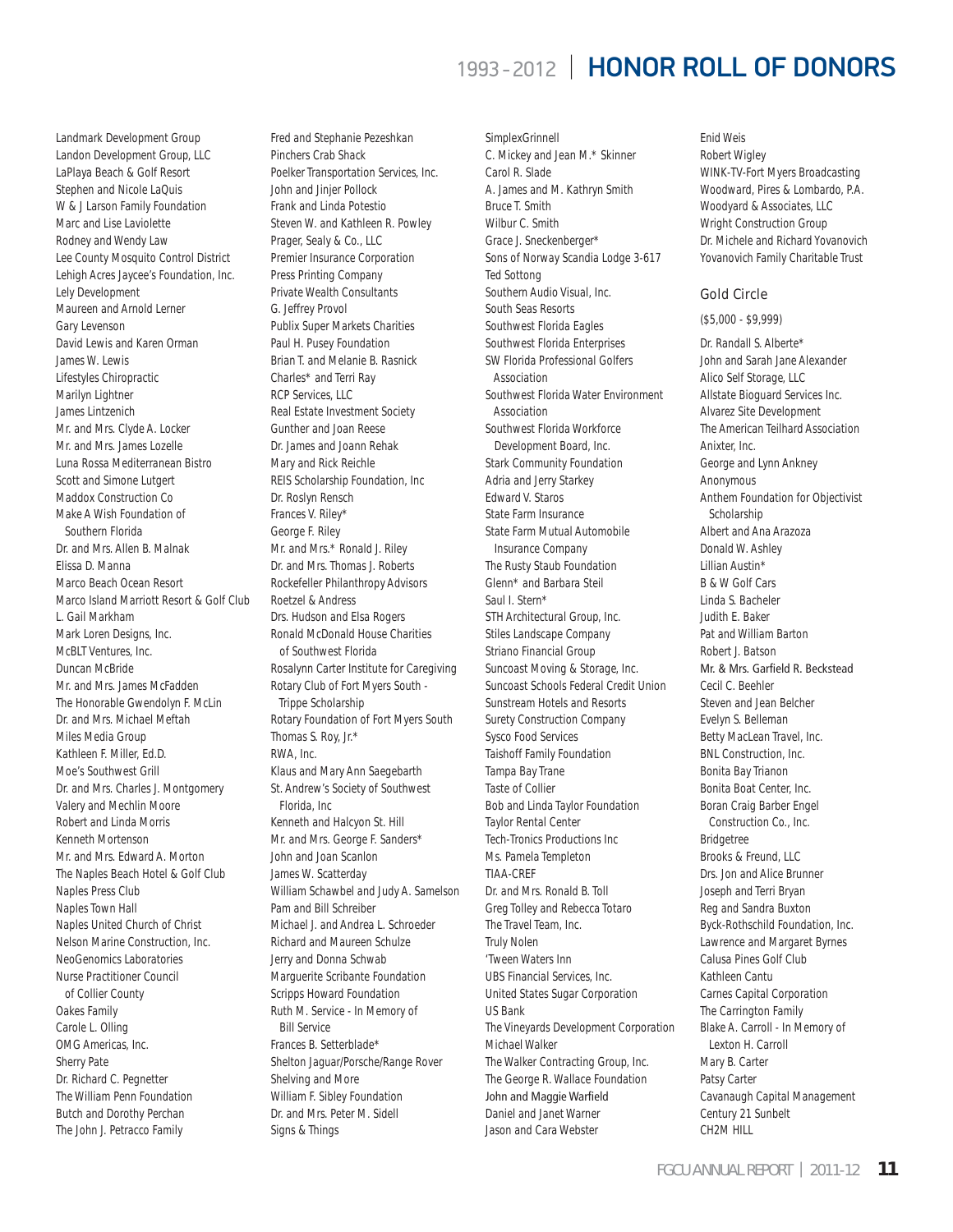Doralu Chanen Claymore Securities, Inc Cleat, LLC Delos Clift and Beth Friedman Clift Joseph E. Clouse, Inc. Richard M. Clugston COA Coccoloba Chapter Florida Native Plant Society, Inc. Coleman, Hazzard & Taylor, PA College Club Apartments Philip and Robin Coller Collier Building Industry Association, Inc. Collier County Produce, Inc. Comcast Financial Agency Corporation Compass Construction, Inc. Confrerie de la Chaine des Rotisseurs Foundation Connection Point, Inc. Donald C. and Linda Cook Coreslab Structures Creative Events and Rentals/Taylor Rental Crowne Plaza Hotel CRS Technology CTI/BERK-TEK/ORTRONICS Cummings & Lockwood Dr. Kathleen B. Davey The Family of Evelyn Davis Representative Mike Davis\* Richard A. Davis Robert S. Dean Tony and Carol DeLuccia Betty Ann Denholtz Memorial Scholarship Fund Diamond Equipment, Inc DiamondHead Beach Resort Ronald and Arlene Diorio Barbara B. Dobbs Dominos Pizza Debra Doud Cathy Doyle William Doyle Dr. Lee Duffus\* Dufrane Jewelers Derek Dunn-Rankin Priscilla Dworak in memory of Dennis Dworak Robert J. and Cornelia C. Eaton The Edgewater Beach Hotel Elevation Burger Enterprise Holdings Enterprise Rent-A-Car Vance and Brenda Ericson Executive Adventures Fewster Enterprises, LLC FGCU Fraternity and Sorority Life First Class Coach Company First Community Bank of Southwest Florida

FlexiInternational Software, Inc. Florida Foundation for Future Scientists Florida Foundation for Responsible Angling, Inc Florida Gynecologic Oncology/ 21st Century Oncology William and Martha Forbes Forestry Resources, Inc Joan and John Forkin Fort Myers Christian School Foundation for Academic Educators, Inc. George and Barbara Franks Mr. and Mrs. Jeffrey D. Fridkin Frost and Associates, Inc. Woodring M. Fryer Frank H. Galeana, Jr. Gary P. Galleberg William J Gallion Family Foundation Inc. Roberto and Renee Garcia The George R. Gardner Foundation, Inc. Donald Garrett **GATES** Dr. Douglas and Mrs. Anne Gebbie Germain Toyota Scion Global & Americas Global Impact Jennifer Goen Golf & Electric Vehicles, Inc. Barbara M. Goodbody Gorovoy M.D. Eye Specialists Amy and Peter Gravina Carolyn M. Gray Great Dock Canoe Race, Inc Green Advertising Phyllis Greenberg Guest Services, Inc. Asha and Hem Gupta Hamilton Resources Co. Herbert Handelsman Albert and Sally Hanser Larry and Mary Hart Health Education Center of SW. Florida Health Management Association H. J. Heinz Company Foundation The Hertz Corporation Holiday Inn Select Earl P. and Majorie L. Holland Dr. and Mrs. Francis L. Howington Jim and Ellen Hubbell Huntington National Bank- Private Financial Group Donne Hutcheson IAS Hotel, LLC Iguana Mia Institute of Financial Education IronStone Bank Jerome A. and Bette J.S. Jackson Elsa Jensen JFK Family Limited Partnership

Kenneth R. and Kimberly L. Johnson Lewis Johnson and Monica Monahan Dr. Louise Malia Johnson The Kakkuri Family Alan and Carole Kaplan James H. and Margaret A. Keller Nancy M. Kelso Kingsley Realty, Inc. Kenneth Kirsner Priscilla P. Kluckhuhn Korest Charitable Fund LaBelle Grove Management June LaCombe Laird Youth Leadership Foundation, Inc. Bradley Landahl Linda and Kirk Lehtomaa Vee H. Leonard David A. Lewis Kenneth W. and Diana L. Lewis Patricia Limegrover and Max Furbringer George A. Llano London Bay Homes M.C. Johnson Co, Inc. Trevor N. MacKellar Management Communications **Consultants** Marriott International Ikki and Polly Matsumoto LaDonna and Rich Matthes Carl McAloose David and Tammy McQuade J. William and Barbara H. Meek Edward M. Meer Charles Mesloh and Jennifer James-Mesloh MHS Organizational Development Mona Lisa Irv Moore Murdock Family Medicine, P.A. My Sports Dreams Naples Area Hotel/Motel Association, Inc. Naples Flatbread Naples Music Club Naples Pathology Associates, PA Naples Woman's Club Salvatore Nardello James and Karen Nathan Ian T. and Diane M. Nathanson John and Mary-Gail Naylor NEV 2/11 Foundation Mary E. Nevins Gary G. Newman Family Trust Mr. and Mrs. William E. Newman Nichols & Associates William F. Noll, III OCI Associates Consulting Engineers Omaha Community Foundation Michael E. Orlandi Dave and Judy Osterholt

Outback Steakhouse Paradise Advertising & Marketing Parker/Mudgett/Smith Architects, Inc. Robert and Joan Pascotto Passarella and Associates, Inc. Dennis Passini Rosa and Tim Peck Michele Pessin\* and Thomas Gilhooly Mary I. Peterson\* Julie and Garrett Peyton Pink Shell Beach Resort PNC Bank, FSB CarolAnn P. Popovich Dave and Arlene Powell Premier Sotheby's Brian and Mary Presley Private Capital Management The Prudential Foundation Quail West Golf and Country Club Drs. J. Robert and Diana Quatroche The Recursionist Fund, Inc. Regal Entertainment Group Dennis and Cindy Reilley Reynolds, Smith & Hills, Inc. Tom and Linda Rice Drs. Suzanne and Richter Pauline R. Riemer and James R. Burch Risch Family Foundation Bruce A. Robb Chandler S. Robbins Loren L. and Kimberly A. Roberts Darren Robertshaw Robins, Kaplan, Miller & Ciresi, L.L.P. Dewie and Burt Robinson Dr. Walter Rodriguez Jack and Sue Rogers Dr. J. Michael Rollo and Ms. Amy S. Rollo Herbert and Ann Rowe RSM McGladrey, Inc. James and Betty Rubenstein Robert and Cinda Ryan Saint Luke's Church Joan and Michael B. Salke Jerry Schmoyer\* Dean E. Schreiner Lee and Gene Seidler Severn Trent Services - Moyer Mr. and Mrs. William Shaver Patrick Shean Mr. and Mrs. Karl S. Sheffield The Shell Factory Dr. Joseph and Marcela Shepard Mrs. Mary W. Smith Randy Smith Paul and Paola Snyder Source, Inc. Engineers-Planners Southeastern Association of State Highway & Transportation Officials South Seas Resorts Co.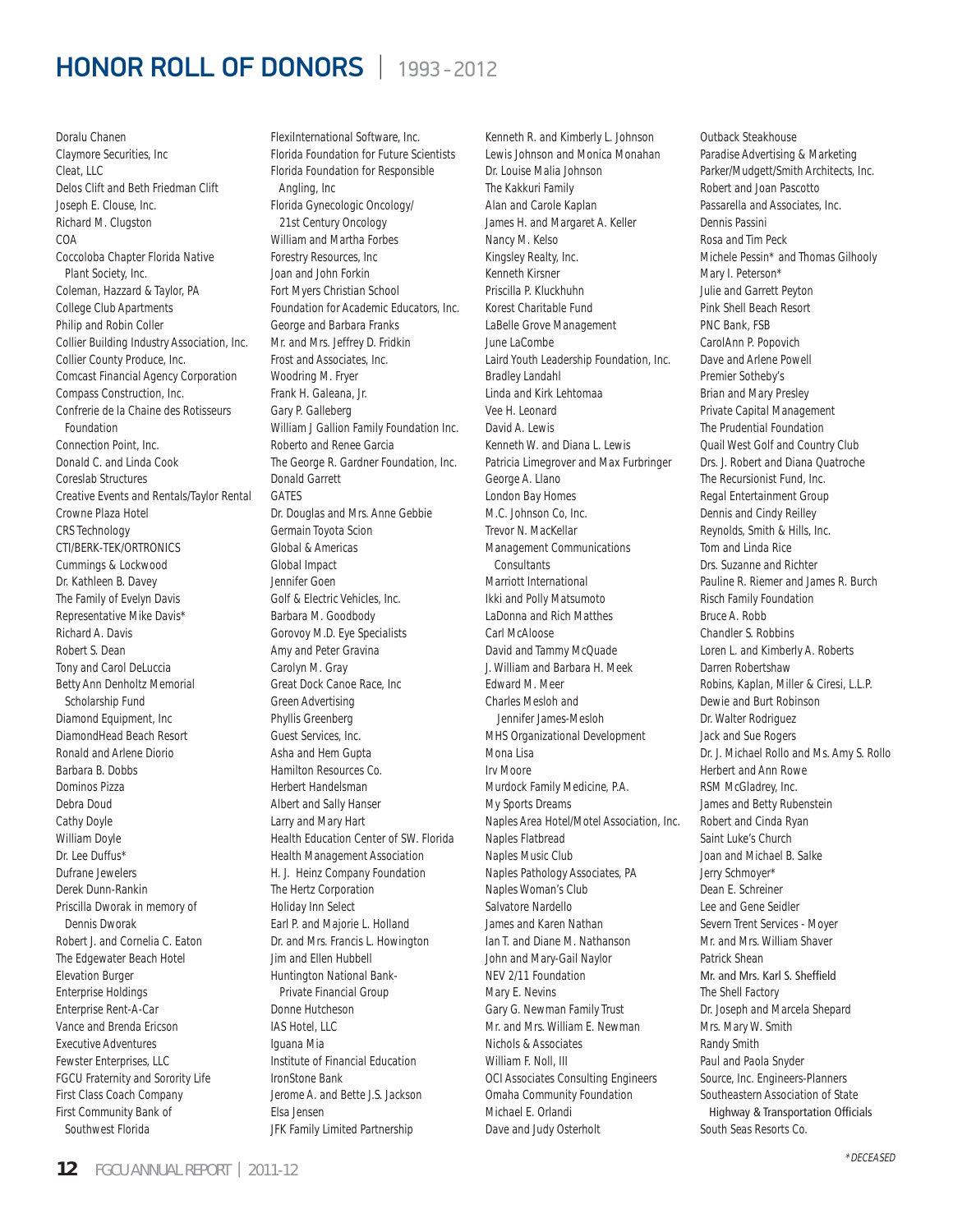Southwest Regional Rehabilitation Center Spectator's/Champs Richard W. Steves\* Stillwell Enterprises Robert M. and Blanche P. Stone Stoneybrook Community Development District Synergy Contractors, Inc Team Construction, LLC **Thalheimers** Nola Theiss John B. (Jack) Thomas, Ph.D. Thompson Mitsubishi Tilden, Lobnitz & Cooper Louise Torri Tropical Smoothie Cafe Margaret O. Tunnell Arthur W. Tunnell III United Way of Charlotte County, Inc. University Sports Publications Co., Inc. Urban Land Institute Useppa Inn & Dock Company, Ltd. USSI U.S. Trust Bank of America Private Wealth Management Mary E. Van Arsdale David Vazquez Donna Vazquez Joseph and Lee Vumbacco Walbridge Aldinger Company Warner M. Washburn\* Dr. P. A. Washington Waste Management Charles and Paula Weaver Lee Weeks Suzanne Weinheimer Allen and Marla Weiss Ellen V. P. and Lloyd P. Wells Ludmilla Gricenko Wells Ron White Steven R. and Melissa P. Whitley Wholesale Screen Printing Mrs. Lawrence M. Wier George J. Wilder William R. Hough & Co. Scott Willis John M. and Martha O. Wolf Wollman, Gehrke & Solomon, PA Phillip and Carole Woods Mr. and Mrs. Rodney I. Woods Bob and Mary Kae Woodworth Workplace Resource of Southwest Florida Worthington Country Club Dr. Bonnie L. Yegidis Roy Young Young Authors Conference

### Emerald Circle

( \$1,000 - \$4,999)

3M Matching Gift Program AAA Auto Club South AACE International Mr. Juan L. Abascal & Dr. Daysi Mejia Mr. and Mrs. Don W. Abbott Steven and Mary Paige Abbott Wasif and Leah Abboushi Gary Abernathy and Darlene McCloud Accessible Sports & Recreational Activities Project, Inc. Don E. Ackerman Acousti Engineering Company of Florida Janet L. Adams Adams Bros. Cabinetry, Inc. Mr. and Mrs. Robert C. Adkins Adonis Autism Assistance Foundation ADT Security Services Advanced Management Corporation Advanced Masonry Systems Advisors Asset Management Inc AEC National, Inc. Aetna Construction, Inc. A.G. Edwards & Sons Agency for Persons with Disabilities Terry P. and Ann M. Ahola Stewart Aiken John and Susan Akitt Albertson's George and Karlene Alexander Carmen M. Allen Georgia Allen Jack E. Allen Dr. and Mrs. Matthew W. Allen, IV Paul Allen Alliance Financial Group Allison N. Allie Allied Doors, Inc. Mary Allison Allsafe Medical, Inc. Alltel Mr. and Mrs. Arnold R. Alshuler Alternative Investments Resources, Inc. Amalgamated Glass, Inc. American Diabetic Support Group American Engineering & Development Corp American Legion Auxiliary, Unit 274 Ameripath Ameriprise Financial Harris J. Amhowitz Lawrence J. Amon Dorothy Ampthor Alan and Becky Anderson Basil and Patricia Anderson Donald J. Anderson Penny Anderson

Peter Anderson Mr. and Mrs. Richard C. Anderson Robert H. Anderson Susan F. and Donald C. Anderson James R. Andre Christine and Paul Andrews Larry Andrews Anesthesia Associates of Naples Angel Care America Anning-Johnson Company Anonymous Aon Foundation Peggy Apgar' Schmidt Bluma Appel Aqua-Matic Rudolph F. and Lauren J. Aragon Aramark Arcadia Amoco ARCO Foundation Aristocrat Golf Company, Inc. Tyler Armstrong Carmen Arteaga Kenneth A. Aschom ASHRAE Southwest Florida Chapter Mark Asperilla Associates in Entrepreneurship Education Association of Schools of Allied Health Professions Ken Atkinson Audio Visual Innovations Audrey's Attic & Annex Audubon Society of Southwest Florida, Inc. Lee A. Augsbury William W. Ausbon Autism Speaks, Inc AvMed, Inc. Dr. Ahmad F. Azam Azar Gallery Oriental Rugs Azul Cosmetic Surgery and Medical Spa Willie and Angela Baca Dr. Robert G.Bachand Jennifer Baeza Francis and June Bailey Bailey's General Store Gary and Jennifer Baker Jay H. and Patti Baker Armand and Beverly Ball Family Foundation David and Karrie Balza Bank of America Matching Gift Program The BankAtlantic Foundation Bank One, NA Mary B. Banks Banks Engineering, Inc. Marsha Bankston Barbara B Mann Performing Arts Hall Baring Industries Nancy C. and Edward E. Barr

Fredric M. Barr Lilian Barroso Dr. and Mrs. Carey N. Barry Brad and Laura Bartel Basil Street Partners, LLC David and Gillian Bath Debra Bauman Susan, Scott and Andrew Baurer BCH Mechanical, Inc John R. Beal Chris Beaubrun The Beaux-Arts Group of Florida, Inc - Fort Myers Jerry and Sue Beaver Bechtel Financial Services Inc Mort Beck Samira Kanaan Beckwith Norman and Nancy Beecher The Hector E. Beeken Family Arnold Bell Karen Bell Dr. Tanya Benford David L. and Shirley A. Benson Bentley Electric Company, Inc. Mario Bernardo Dr. and Mrs. Harold Berris Berry, Day & McFee, P.A. Best Buy Best Western Airport Inn Tom and Sandy Betts Philip and Mary Beuth Dr. Sharon Irish Bevins Thomas Bevins Cindy M. and Sam F. Bianchi Reinhard and Trish Biebricher Alan and Leslie Bielen Robert W. Biggs Mr. Larry Bird Dr. and Mrs. James D. Blagg, Jr. Howard and Susan Blank The Blankenship Family Bleu Provence Restaurant Shannon S. Blizzard Les and Sue Blumberg In Memory of Herman O Bly BNY Mellon Wealth Management Board of County Commissioners Sarasota County Robert E. Boardman Bill and Cheryl Bogard Nancy and Steven Bolander Glen and Lonnie Bomberger Bond, Schoeneck & King, P.A. Bonita Springs Lions Charities Inc Dr. and Mrs. Gary Bonvillian Jane Bopp Jane E. and Richard J. Borchers Nelson Bordeau, Jr. Nico Borgia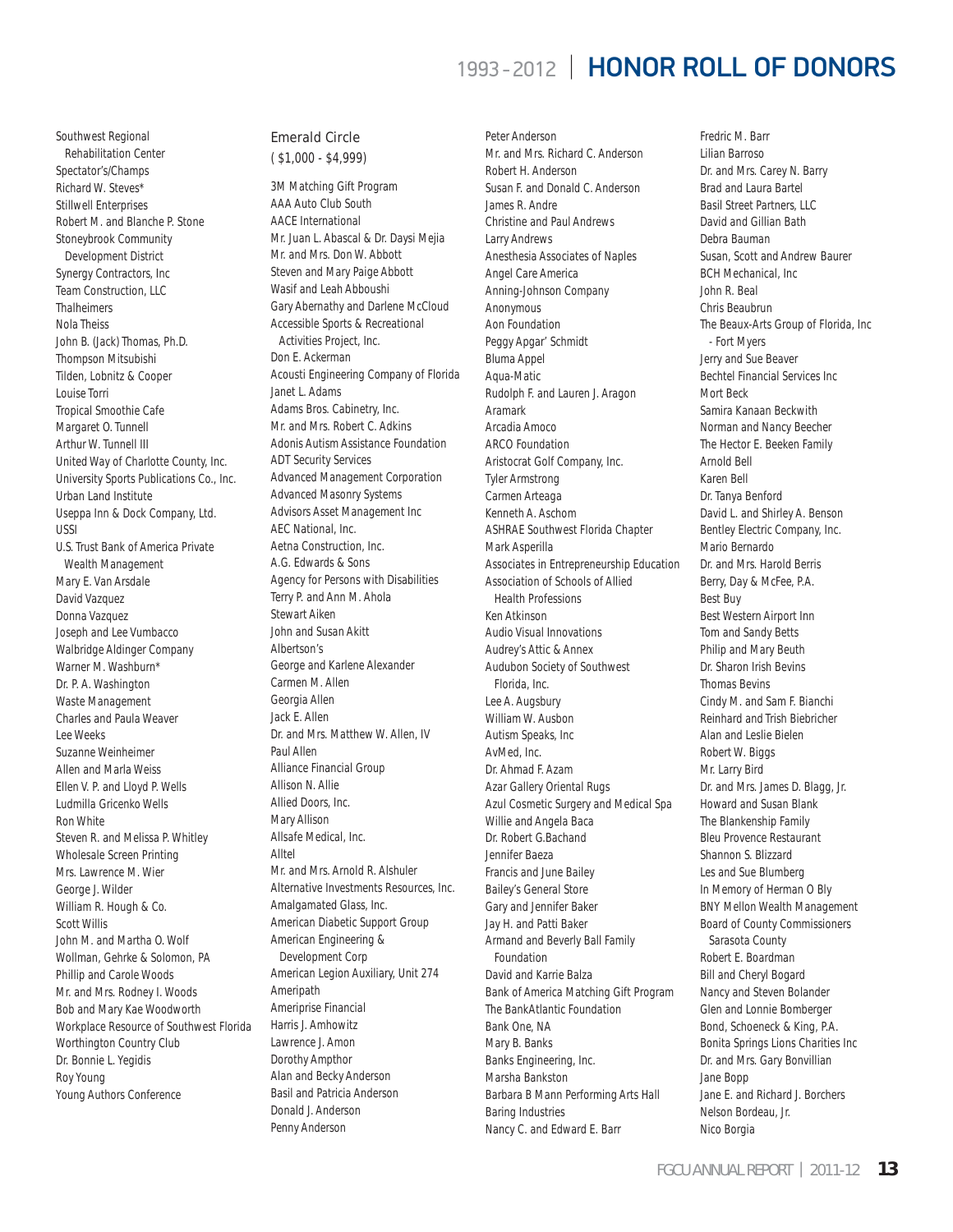Rick and Lori Borman Mr. and Mrs. Sam Borr Boston's on the Beach Alex and Debbie Boswell Stefan and Jennie Bothe Paul T. Boudreaux Daniel and Laura Bourdeau Bowman Internet Systems, LLC Bradanna, Inc. H. Lien Bragg Mr. and Mrs. Edward Bransilver Steven Brettholtz Sherie L. Brezina Brickman BrickTop's Kathy Bridge-Liles Brighton Hotel, LLC Norma Bristol Dick Broadus Brodeur Custom Clothiers Bronzart Foundry, Inc. Marilyn T. Bronzi Mr. and Mrs. Stephen Brooks Brown & Brown Insurance Alan M. and Susan S. Brown Mr. and Mrs. Leighton G. Brown Linda L. Brown, ARNP, MSN Wendell and Betty P. Brown Mr. and Mrs. Harold Brownstein\* BRPH Architects & Engineers, Inc. Michael J. Bruce Dr. Robert Brueck Al and Georgia Bruggemeyer Isaac and Debra Brundage Douglas Brunner J. Michael and Teresa L. Bruno Dr. and Mrs. John S. Bruno Chuck and Dee Bryan Linda L. Buettner Ph.D. CTRS\* James W. and Barbara J. Burkett Wanda Burkey Claudia Burns Kevin Burns Dr. and Mrs. Robert L. Burns Terry and Debbie Busson Dr. and Mrs. David R. Butcher Bob Butehorn Dr. and Mrs. John T. Butler Thomas and Karen Butler Buy Pork, LLC Deva Caanthan Cabela's, Inc. Cadence Music, Inc. Anthony and Karen-Butler Cahill California Pizza Kitchen Calistoga Susan Cameron Camp, Dresser & McKee, Inc. Larry D. and Sandra Gail Campbell

Stephen Campbell William Campbell Campiello's Canterbury Foundation Cape Coral Community Foundation Capital Insurance Agency, Inc. Michael J. Carlin Carlson Harris General Contractors, Inc. Constance B. Carmody, ARNP Shirley and Jim Carpenter William M. Carpenter Carpet Outlet James and Susan S. Carr Carrollton Mill Services, LLC Dr. Cecil Carter Dr. Jack C. Carver\* Darryl C. Casanueva Case Companies, Inc. Jenni Caves CBL & Associates David W. Ceilley Cement Industries, Inc. Center for Ecozoic Studies The Chamber of Southwest Florida Championship Field Construction, Inc. Marilyn L. and H. Clayton Chandler Tina and Bob Chaphe Dr. and Mrs. Nelson Charles Charlotte Sanitation Charlotte State Bank Milo E. Chelovitz Cherry & Edgar, P.A. Ruth S. Childe Shawn Chowdhury Chris-Tel Company of Southwest Florida Inc Dr. Lois R. Christensen Cynthia J. Christman Lloyd A. Chung Dr. Pauline Chusid Patrick Ciniello Cintas Corporation George and Linda Ciprich Eleanor Claiborne Andrea Clark Brown Karen and Bradley\* Clark Classic Basketball, Inc. The Club at Mediterra The Club at Naples Bay Resort Coastal Alliance LLC Coastal Engineering Consultants, Inc. Andrew R and Dorothy L Cochrane Foundation Cohen & Grigsby, P.C. Barbara B. and Kevin G. Coleman Collier County Hunger and Homeless Coalition, Inc Collier Neurologic Specialists, LLC Dr. and Mrs. E. F. Collins

Dean C. Colson Columbia Fawcett Memorial Hospital Columbia Healthcare's Lee County Network Richard D. and Elizabeth R. Colvin Mrs. James Comer Comerica Comfort Inn of Bonita Springs Community Bank of Naples Community School of Naples Lynn and Ken Congdon Dave and Jane Conner Consolidated Pipe and Supply Co, Inc Construction Advisors Continental Construction David L. Cook Mr. and Mrs. Francis J. Coomes Coopers & Lybrand Mr. and Mrs. David L. Copham Valerie Corace Coral Hospitality Donald and Mary Corcelli Don and Barbara Corll Armand and Barbara Cornellier Mr. and Mrs. John M. Costigan James R. Cote Country Creek Community Charities Miller and Toni Couse Couse Farms Inc Covanta Energy Jane A. Cox John M. Cox Rachel Cox The Crabill Family Madonna Crame Wayne Craven Kathleen Crawford Cherrill L. and Dick Cregar Aileen B. Cripps Dr. W. Jack Crocker Amanda B. Cross Crowther Facility Services Louis and Louan Crumbly Culligan Water Conditioning Mr. and Mrs. Norman H. Curtis Custom Welding & Fabrications, Inc. C.W. Smith Imported Antiques Cypress Chapter IWLA Cypress Cove at HealthPark Florida Dade Behring Mimi Daitz David J. Dale John and Georgia DallePezze Dr. Jeanie Darnell James D. Dati Daughters of the American Revolution - Florida State Society Dave Foote Environmental Construction David Leas Insurance Services, Inc.

Dick and Trish Davidson Angela L. Davis Carol E. Davis Ken and Ruth Davis Wallace L. Dawson D.C. Noon, LLC De LaSalle Academy of Fort Myers, Inc Mr. and Mrs. Frederick A. Deal Michael G. DeGroote Fernando and Kimberly Del Dago John R. Delaney William Delayo Delisi Fitzgerald, Inc. Dr. Lena A. Delisser-Matthews Delta Painting, Inc. Bob DeMao Howard and Helen DeMartini Demko Vending Food Service Management, Inc. Ruth B. Denholtz Bill and Susan Dennis Terry Dennis Denture & Dental Center John C. Deppman and Clara Yu Cynthia L. and William J. Deragon Thibaut De Saint Phalle Cathy C. and Andrew P. DeSalvo Desanzo Charitable Foundation Virginia P. and Edward H. Devine, III DeVoe Cadillac Ned Dewhirst Erik and Nancee Dickens Caroline Dickinson Nan L. Dietrich Janet and Robert Diotalevi Dr. and Mrs. Frank Diplacido Dissinger Reed Distinctive Communities Diversified Conference Management, Inc. Chris Dixon Duane and Joyce Dobbert Patricia K. and Wesley W. Dobbins Charles J. Donches Eileen M. Dondero Richard Dondero Rebecca Donlan Larry P. and Mary A. Donovan Dooley & Mack Constructors, Inc. Carolyn Douglas The Dow Chemical Company Foundation Doyle Conflict Resolution, Inc. Robin and Kris Doyle Peter Droescher Michael Duever Cathy and John Duff Mrs. Barbara Dufrane Robert L. DuGene\* Don Duke and Jill Barnes Joann and Marty Duncan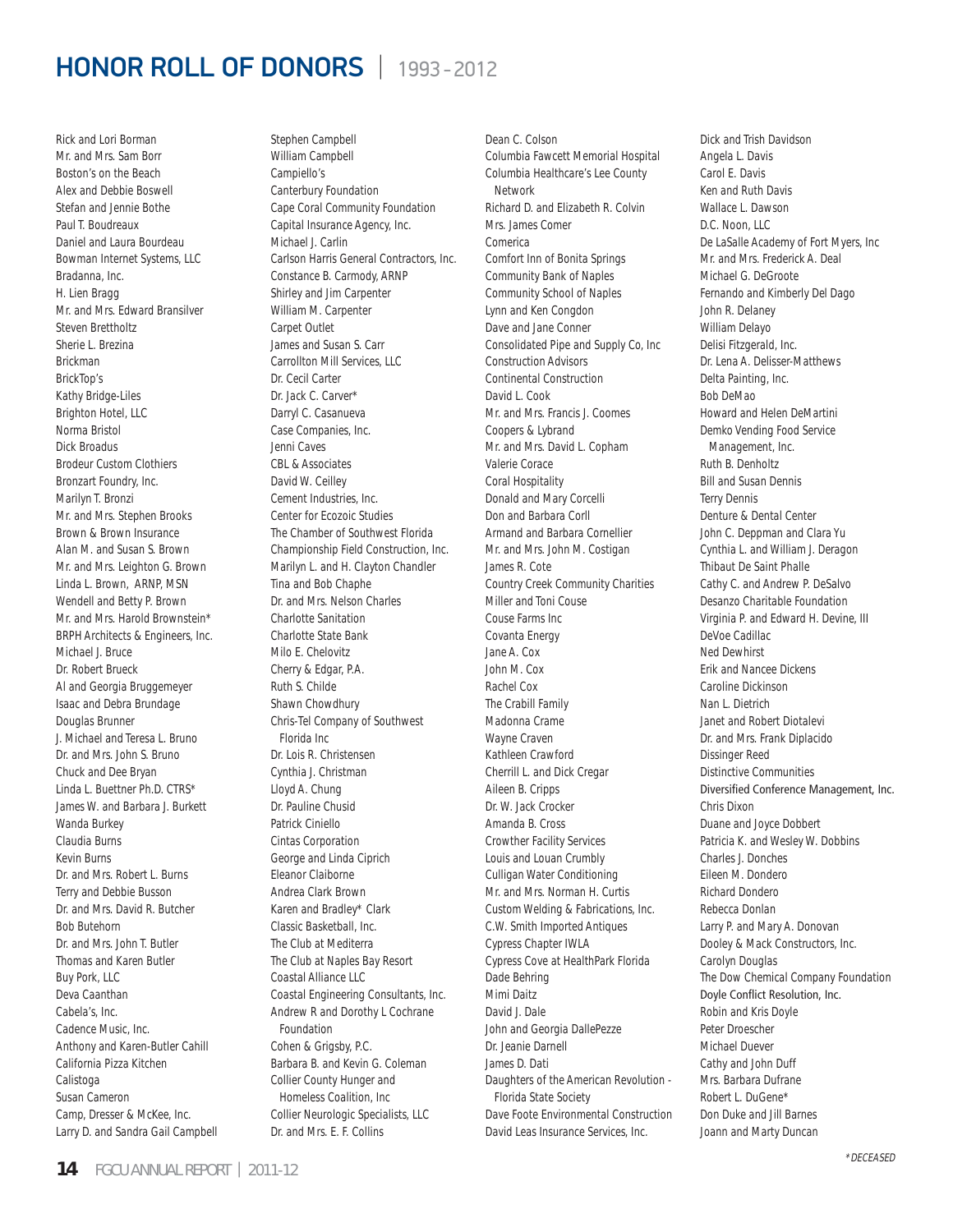Richard Dundee Edward Dunlap East Indies Trading Company East Pointe Hospital Auxiliary Mr. and Mrs. Mark Eastman Dr. Karen Eastwood\* Dr. and Mrs. Charles Eby Eden Autism Services Jodi C. Edens-Crocker Edison Festival of Light, Inc. EHC, Inc. Ellen K. Edmeades The Education Foundation of Collier County Edward Don & Company Robert T. Edwards Maryan and Arnold Egan Wilbur and Kate Eichler Steve W. Eisenberg Elcon Electric Incorporated James Eldridge Elias Brothers Communities Management, Inc Elite Cabinetry Inc. Sue D. Ellis David A. and Jacqueline A. Emma Endo Pharmaceuticals Inc. Energenics Corporation Ennis, Knupp and Associates, Inc EnSite Enterprise Charlotte Foundation, Inc. Enterprise Leasing Company Enterprise Rent-A-Car Foundation Erickson Herscoe De Stefano & Partners Steven and Jan Erickson Christina Esson Estero Bay Buddies, Inc. Estero High School The Estes Family Amanda Evans Andrew Evans Fred and Judy Evans Edwin M. Everham III George and Joan Exner Extreme Networks Extreme Turf, Inc. The Ezzell Family Robert J. Fagan Falls River Group FAU, Department of Educational Leadership Carl Fazio, Jr Mrs. J. H. Fears Feasinomics Gwen H. Feather\* Fed Ex Karen Feldman Jack Fenwick Miguel C. Fernandez III

Anthony Ferrari Thomas G. and Barbara Fewster Thomas G. and Beverly Fewster Fidelity National Title Dr. and Mrs. John S. Fifer Fifty/50 Floral Art Dr. and Mrs. Matthew J. Fineman Fireservice, Inc. Lynda R. Firment, Ph.D., A.R.N.P. First International Financial Corp. First National Bank First National Bank of Chicago Foundation First Union National Bank Foundation Fish Tale Sales & Services at Fish Tale Marina Fishel & Dowdy Jeweler Fisk Electric Company Betty Flora Florida Architects, Inc. Florida Association of Mortgage Brokers Florida Bay Communities Florida Endangered Wildlife, Inc. Florida Engineering Foundation, Inc. The Florida Everblades Florida Environmental Florida Gulf Bank The Florida Gulf Coast Group Florida Hospices and Palliative Care, Inc. Florida Nurses Assoc., Dist. #7 Florida Nurses Association District 29 Florida Rock Industries, Inc. Florida Suncoast Women's Forum Inc Florida Watercolor Society Florida Wildlife Federation Paul\* and Aline Flynn Susan N. Fohs Chrysten Foley Food Services, Inc. Mr. and Mrs. Willis E. Forsyth Fort Myers High School Fort Myers Lee County Garden Council, Inc. Fort Myers Public Library, Inc. Fort Myers Rod & Gun Club, Inc. Nina Foster Richard G. and Charlotte F. Foster Foster's Grille of Fort Myers Frank and Judy Fought Claiborne and Ned Foulds Foundation Foundation for Geriatric Education James N. Fox Francis Engineering, Inc. Anthony and Melissa Franco J. M. (Jerry) Franklin Michelle Frederick Eugene and Mary Frey Doris Fritcher Chas and Laurie Fritz

Mr. and Mrs. J. Fritz Terri Fritz Frost Group Realtors Fuccillo Kia of Cape Coral G.C. Building Products Lamar Gable Bruce and Karen Galbraith James and Lydia Galton Mr. and Mrs. Stowe T. Gardner N. T. Gargiulo LP Garvin & Tripp Gatewood Glass The GE Fund E. James Geater Emory and Donna Geller Bodil and George Gellman Tina Marie Gelpi Geraci Travel Joyce and Paul Gerber German American Club - Harmonie Shirley K. Gerstenberger Marc and Geraldine Gertner The Gettys Group, Inc. **GFFL** GFWC Florida Federation of Women's Clubs Frank L. and Donna M. Giannuzzi Muffy Clark Gill John R. Gillette Carolynne K. Gischel David and Joan Glacken Glase Golf Craft Helen Glass Glenview at Pelican Bay John W. Gnagey Thomas P. Goff Dr. and Mrs. Jacob H. Goldberger Maureen Golden Golden Key National Honor Society Francine Gomberg Mr. and Mrs. Dudley Goodlette Michael A. Gookin Gora/McGahey Associates in Architecture Janet L. and Gregory F. Gordon Dr. and Mrs. Tom W. Gore Dennis Gormley Phyllis and George Gotschall Tom Grady Mr. and Mrs. Thomas C. Graham Grande Oak Development Don and Kathy Grandi Ruth T. Grandin Billy D. Grant Michael Grant Mr. and Mrs. Wallace M. Graves James and Amber Greco Bruce Green The Family Green Jackie S. Greene

Robert V. and Marcia M. Greene Susan Greiner Dr. and Mrs. Glen E. Gresham James and Christina Grote David Grunberg Dr. and Mrs. James J. Guerra John and Nancy Guerra Gulf Bay Communities Gulf Bay Group of Companies Gulf Citrus Growers Association Gulfcoast Coin & Jewelry Brokers Gulf Disposal, Inc. GulfPoint Construction Company June Gutknecht Guymann Construction of Florida, Inc. R. F. Haffenreffer, IV and Mallory K. Marshall Dr. and Mrs. J. Stewart Hagen Hahn Loeser & Parks LLP Sven Hahues David and Gail Hall Larry and Judy Halpin Hamilton Harbor Marina, Inc. Mr. and Mrs. Kenneth Hamming Hampton - Inn Naples I-75 Dennis and Liz Hansch William W. Hansell Harlan S. and Ruth Hansen Stanley and Louise Hardy Bette Harig, M.D. Patricia M. Harig Mr. and Mrs. John H. Harkins Edward and Diane Harlyvetch Harmonized Customs Brokers, Inc. Dr. and Mrs. Thomas C. Harrington Chief Robert and Mrs. Nancy Harris Sam and Judi Harris Harris Bank M. Hart Barry\* and Carol Hastings Peter O. and Alice E. Hausmann Timothy Haw Elaine Hawkins Adrienne M. Hayes-Jones Hayward Baker Inc. Hazelbaker Foundation HDG Communities Health Resources Corporation HealthPark David Heald Tom and Jan Healy Erik Heben Jim and Jade Hehl Bob and Raynelle Heidrick The Heins Family Dr. Gene W. Hemp William M. Hendricks Family Foundation Brian and Elaine Henry Pat and Lorrie Herald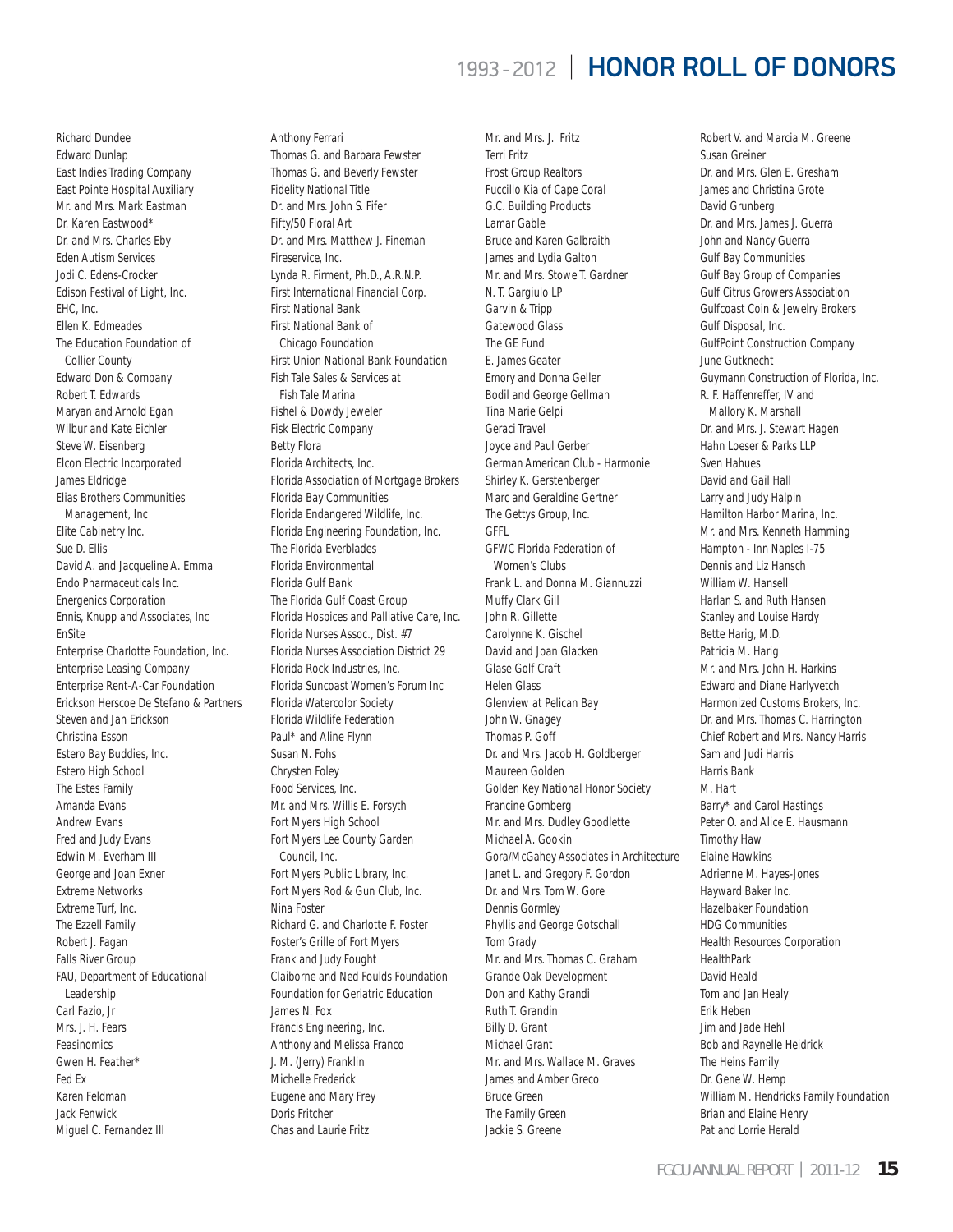David S. and Katherine L. Herring Leo Hertzog Ruth and Douglas Hester Julie Heuer Charles C. Hewitt, In. Jack and Marjorie Highfield Michael D. and Deborah S. Highfield Skip and Anne Hildebrand Maurice\* and Marie Hillmyer Hilton Marco Island Beach Resort Emil G. Hirsch Donald R. and Carolyn Hodges Robert F. Hoel, Jr. Ernst W. B. Hoen Hollywood Woodwork, Inc. Mildred B. and Albert M. Holtz Rhonda J. Holtzclaw Madeline and Scott Holzem Honc Marine Contracting Charles B. and Audrey K. Hood The Hopkins Family Jeanne M. Hopple Jeffrey S. Horne J. Webb Horton Mrs. Jeffrey R. Hossler Charles and Barb Hostetler Richard and Jennifer Housh Sherree Houston Eugene and Heidi Hoyt Family Elaine Hozdik Adrian Hudler Dr. and Mrs. Bennett Hudson Dr. and Mrs. Bruce Hudson and Nathan Hudson Mr. and Mrs. Gareth K. Hudson - In Memory of Julian L. Hudson Hughes, Snell & Company, P.A. Dottie Hummel Nancy Humphrey Humphrey-Rosal Architects George Hunt Larry I. Hunt Hunter Douglas Hospitality Hypower IBM Matching Grants Program Ikon Inside Out Insurance & Risk Management Services, Inc. IntelliNet International Services Center, Inc. IPB Development, LLC Dr. Madelyn Isaacs and Chris Smith David Ivankovic J. & D. Grading, Inc. JFK & Associates, Inc. JJB Management & Consulting, Inc. J. J. Taylor Distributing Fort Myers- Naples, Inc.

J. L. Wallace, Inc. Lynda Jack David and Donna Jaeger Roger W. and Donna W. Jaeger Jeffrey Estate & Precious Jewels Jenks Builders, Inc. Jensen Underground Utilities, Inc. Jet's Pizza George and Philomena Johanssen John Madden Company John R. Wood, Inc. Realtors Claire and George Johnson F. Edward Johnson Gary and Teresa Johnson Michael Johnson Rick and Catherine Johnson Johnson & Wales University Otis L. Jordan\* Ken and Rita Jorgensen J.S.U.B., Inc. KBS Capital Markets Group K C Stock Foundation, Inc. Dr. Abbott Kagan II The Kandel Family Scott L. Karakas Selma S. Katzen Ken and Mary Kavanagh Kevin J. Kavanagh H. C. Kazanas, Ph.D. Nick Kellen Mr. and Mrs. Daniel N. Keller William G. and Lois E. Kelley Richard C. Kennedy Peter Kent Chuck and Helen Ketteman Kevin L. Erwin Consulting Ecologist, Inc. Kevin M. Burns & Associates, P.A. Key Foundation KeyCorp Mr. and Mrs. James W. Keyser Key Western Grille Mr. and Mrs. Donald A. Kiah Donald R. Kielgas Kevin D. Kiley, D.D.S. The Lou Kirk Family Kirkwood Electric Kathryn A. Kleist Charles Kleman Knott & Consoer P.A. Maria Koenig Robert A. Koenig Judith A. Koppelman Gloria Korman Mary J. Koskinas Matthew Kragh Mr. and Mrs. Thomas Krick Michele Kroffke Mrs. Richard B. Kron Edward and Linda Krukowski

George A. Krumenacker Margaret and Robert A. Kruse Andrea and Bill Kuzbyt Leila LaCrosse Janet and Dan La Mountt George W. and Barbara J. Landgrebe Landmar Group, LLC Dr. Barry E. Langford Barbara Lapham Dr. Ken Laser L.A.T. Foundation Dean Lauritzen Dr. Brenda B. Lazarus Thomas C. Leduc Lee Building Industry Association, Inc. Lee County Community Tennis Association, Inc. Lee County Hotel & Motel Association, Inc. Lee County Port Authority The Jim Lee Family Lee Memorial Emergency Physicians Lee Memorial Home Health Dr. and Mrs. Peter C. Lefferts Judith Hudson Lefkowitz, Meredith Hudson Marcum, Gareth Kingsbury Hudson and Bruce Wyeth Hudson, M.D. Lehigh Regional Medical Center Elise P. Lehman Thomas A. Leipzig Robert and M Kathleen Leitch Mr. and Mrs. Willi Lermer Nancy O. and Donald W. Lesher Clark R. and Karen B. Lewis Gordon and Susette Lewis Mr. and Mrs. Phil Lewis Lexus of Fort Myers Liberty Mutual Insurance Co. David and Sunny Liddell Martha Lieb-Cox Jack W. Liebert Lloyd N. Liggett Laird A. and Laurie D. Lile Joan and Andy Lindauer Nilda and Harry W. Lindsay Dr. and Mrs. Morris J. Lipnik Stephen Lippens\* and Nancy Cobb-Lippens Carol Jean Locke Looking Glass Studio of Tattoo Garry and Suzanne Long Jack and Pat Long Jorge and Carol Lopez Helen Lord Liz Loredo Lotspeich Company of Florida, Inc. Dr. and Mrs. Gary Lounsberry The David A. Lounsbury Family Lowe Products Co

Lowes Charitable & Educational Foundation LRA Naples LLC Lucas Century Glass Company Brian D. and Melinda L. Lucas Max Lummis Mr. and Mrs. Thomas C. Lund Henry and Suzanne Lurie Elizabeth H. Lusht Lutgert Insurance Kurt Lutgert Lawrence E. Lykins William R. and Barbara J. Lymangood James S. and Claire H. Lynch M & P Reynolds Enterprises, Inc. Robert J. and Mariann T. MacDonald Mary and J Hugh MacKellar Eila and Rod MacKenzie Marjorie and John Madden Major League Baseball Players Trust for Children Mark Makara James and Linda Malone Dr. Helen L. Mamarchev Miriam and Sonny Mandell Manhattan Construction Company Joan Manley and Kit Bauman David B. and Tina M. Mantel John Marazzi March of Dimes Mr. and Mrs. Edward S. Marco Marco Island Concert Choir Douglas Marcotte Camille and Sabino Marinella Paul\* and Joan Marinelli Mariner Properties Development, Inc. Marsala Pizza of Estero, Inc. Martha H. and William J. Marland Marsh Consumer Connexions Marriott's Crystal Shores Richard J. Marsh Daniel and Janet Martin Linda and John Martin Martin Weston Co. Ingrid Martinez-Rico and Craig W. Heller Jane Martinovich Mr. and Mrs. R. A. Mascott Richard Maslow Matern Professional Engineering, Inc Mathews Construction Matthew W. Mathias Richard and Marianne Matties The Mattingly Family Dr. and Mrs. M. E. Mattingly Craig and Deb Matus Dr. Ingeborg G. Mauksch\* Tom and Sara Mayo Rolfe M. McAfee Linda L. McAlister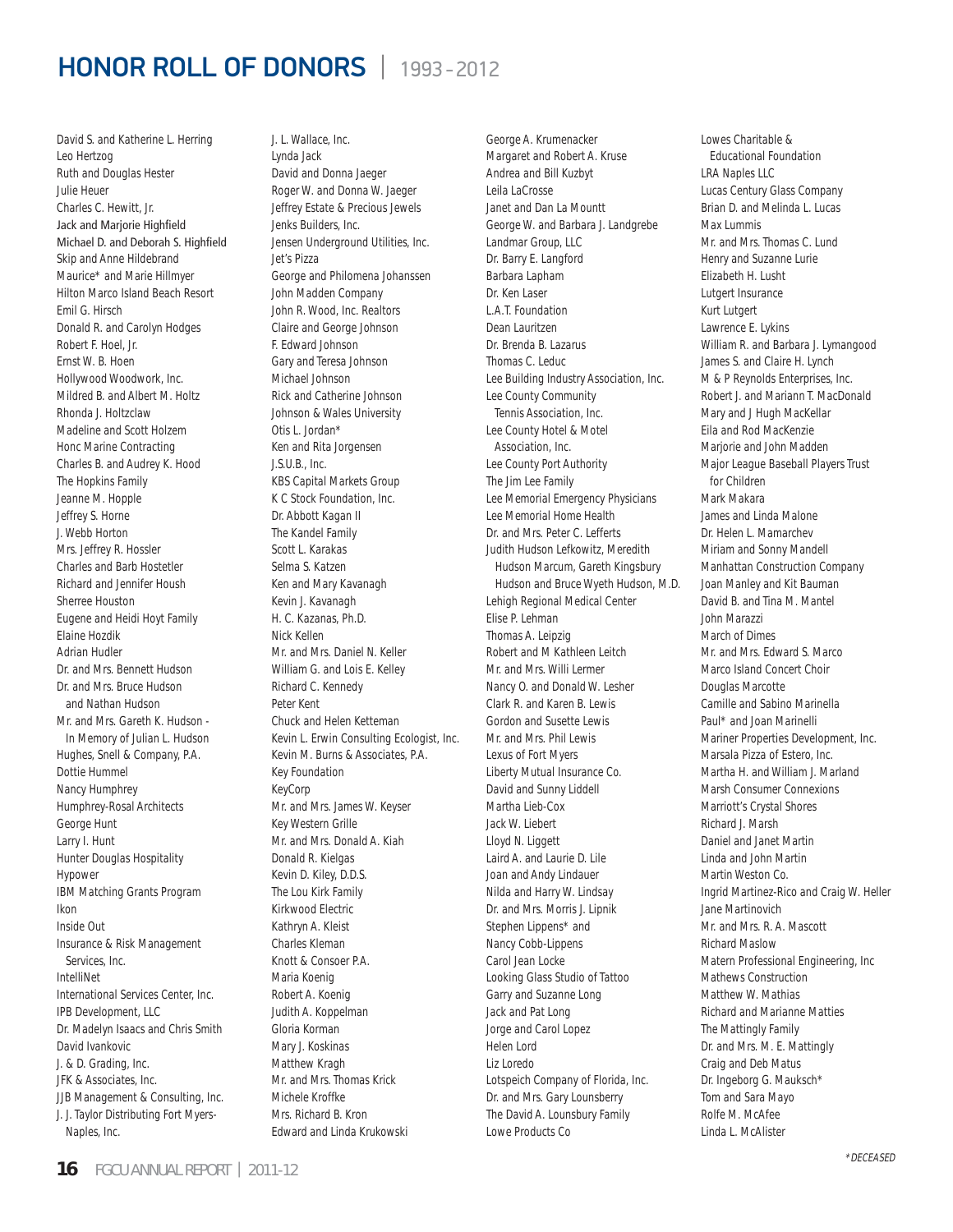Tim and Kelly McCarthy\* Dee and Speed\* McClay Roy W. McCloskey Vikki McConnell Robert W. McCoy, Jr. Jacke and Arden McCurdy Timothy McDonald Horace and Eileen McDonell Gerald C. and Helen M. McDonough Deborah King McEwan Ron McEwan Johnny E. McGaha Rose McGahee Gordon McGee\* Dr. James A. and Joan P. McGee Dr. and Mrs. William McGrady Thomas and Desiree McGuire Melissa McIntosh Helen L. McIntyre McIntyre Properties, LLC Mr.\* and Mrs. Jack H. McKenzie Charles and Lil McKinney W. Thom and Vicki McKinney Michael McLauchlan Peter D. and Anne M. McLeod John F. McMillen Darin L. McMurray Edward P. McNamara Pete and Deborah McNeal John and May McShane Donna S. McVety, R.N., Ph.D. Mecca Resources, Inc. Robert Meister Norm Melious Mello Concrete Service, Inc. Merrill Gardens at Naples Merson, Sawyer, Johnson, Dunwody & Cole Charles L. Meyers Michael R. Smith and Associates, Inc. George and Madeleine Michaels Larry and Linda Mignerey Ken and Pat Millar Jack D. Miller Steve and Jill Miller Mr. and Mrs. T. Wainwright Miller, Jr. Edward and Valerie Milliken William Mills Aleta Mitchell-Tapping Karen N. Mock Helen V. Moe\* Dr. and Mrs. L. C. Mogelvang Molzan & Gray Properties Manuel Mon Monarch Mortgage Group Inc. Deborah Moore Harold D. Moore Dave P. Moran Michael J. Morgan

Sandra Morgan Morgan Stanley Matching Gifts Program Wendy Morris Cyndy Peacock and Roger F. Morrison Morton Wasmer Abraham Construction Managers LLC Mosaic Ellen W. Mosher Moss and Associates Elizabeth Mossman K. Mark Mottolese Movin' On Mobility The Mowreys MTM Ice 1, LLC John Scot Mueller Mr. and Mrs. William J. Mueller Emilio M. Mufdi Rima and Edward Mullins Catherine P. Mummert James P. Murphy Donald and Elizabeth Murray Mr. and Mrs. Michael Murray Multiple Activity Computing MWASTE, Inc Myerlee Medical Association Lewis Myers Albert F. Nagel Myra and Philip Nalibotsky\* Naples Asset Management Co., LLC Naples Council On World Affairs, Inc. Naples Shore Fund in honor of Betty Ford Naples Zoo Napoleon Financial Group National Association of Health Education **Centers** National Association of Social Workers National Construction Rentals, Inc. Nancy Near Mike and Kay Nearing Donald Nelson Ralph and Marge Nelson Diana Nerestant\* Linda and Donald Nettis Dr. and Mrs. Douglas Newland NewsBank The New York Community Trust New York Moves LLC William F. Niedernhofer C. W. Nimitz, Jr. James and Pam Nolte Thomas J. and Elizabeth B. Nomina North Fort Myers High School Northside Naples Kiwanis Foundation, Inc George Norton David and Mae Jean Nothstine Renee and James Novakoff Judith L. Nuland, M.S.N., R.N. James L. Nulman Patricia O'Connor-Benson

O'Donnell Landscapes, Inc. Jim and Carol Oetter Lynn J. O'Hare George and Donna Ohye Olde Cypress Jon and Charleen Olliff OMC Consulting Service International Inc Robert O'Neill Online Computer Library Center, Inc. Glenn P. and Jeanine R. Oorlog Operations Management International, Inc Mr. and Mrs. Thomas F. O'Reilly David and Elaine Orr Margaret Ort Thomas F. and Dorothy L. Orthman David Owen Robert and Shirley Ozycz PC Pro Schools, Inc. P J J D Enterprises, Inc. Amber K. Pacheco Palm Island Resort Jack and Andrea Palmer Park Shore Development Gary and Carlene Pasche David C. Pasco Patricia Pasden Dr. Dennis Pataniczek William G. and Jocelyn M. Paterson Patnode Roofing Harriet P. Patterson\* Paula Robertson & Associates, Inc. Mary S. and Richard A. Paulson Dr. Sandra Pavelka Drs. Peter D. and Regina L. Payne Peace by Piece Michael Peceri Mr. and Mrs. Vernon E. Peeples Renee Peet Pelican Bay Foundation Emile and Carolyn Pelotte The Richard Pence Family Peninsula Improvement Corporation Peper, Martin, Jensen, Maichel and Hetlage Georgina Percel Performance Door and Hardware, Inc. Alan and Donna Perkins Chesley "Mike" M. Perry, Sr.\* Peter and Rosanne Aresty Foundation Jill Peterson Kathy Peterson Judith B. and Vincent D. Pettinelli Pettinelli Family Foundation Alex Pezeshkan Phi Delta Kappa-SW Florida Chapter Wendy I. Piascik Pierce, Goodwin, Alexander & Linville Jim and Pat Piquette Anthony and Ricky Pires

Dr. Josephine Tutino Polito Marydelle Polk Porter, Wright, Morris & Arthur LLP Christine J. and Bernard N. Portnoy Juanita M. Pray Nathan N. Prefer Preferred Travel Premier Packaging Premium Tour & Travel Richard and Doris Price Bobby and Stella Pritchard Estate of Oannes A. Pritzker Private Equity Group, L.L.C. Pro-Tech Caulking & Waterproofing, Inc. Prudential Securities, Incorporated Prudential Village Realty Place Mr. and Mrs. William W. Pugh PZ, LLC Lyle Quaintance Quarles & Brady R&D Villas, Inc. Dick and Deedee Raby Bruce Ragain Dr. and Mrs. Robert F. Rapp Rautio and Associates, Inc. Larry Ray Raymond James and Associates Peggy and Bob Raynor James F. Reddington Mr. and Mrs. Martin A. Redovan Mary Reed Reed, Blackwood & Co., LLC Daniel V. Regelski Eileen F. Regelski Regenesis Power LLC Dale Reiss and Jerome King Monika Renard William and Sheryl Renken Resun Leasing, Inc. Retirement Advisors of America, Inc. Jim and Ann Reutter RFH Consulting, Inc. RG Brown Properties Phillip and Joanne Ricciardiello David A. Rice John Richards II Mr. and Mrs. Joseph J. Richards Henry Richardson Richter Leadership Fund of the Community Foundation of Collier County Omar Rieche Right Way Plumbing Company Russell J. Ringland RJ Gators RL Homes Gerald Roberts Charles and Mary Robertson James N. and LaTeshia Robinson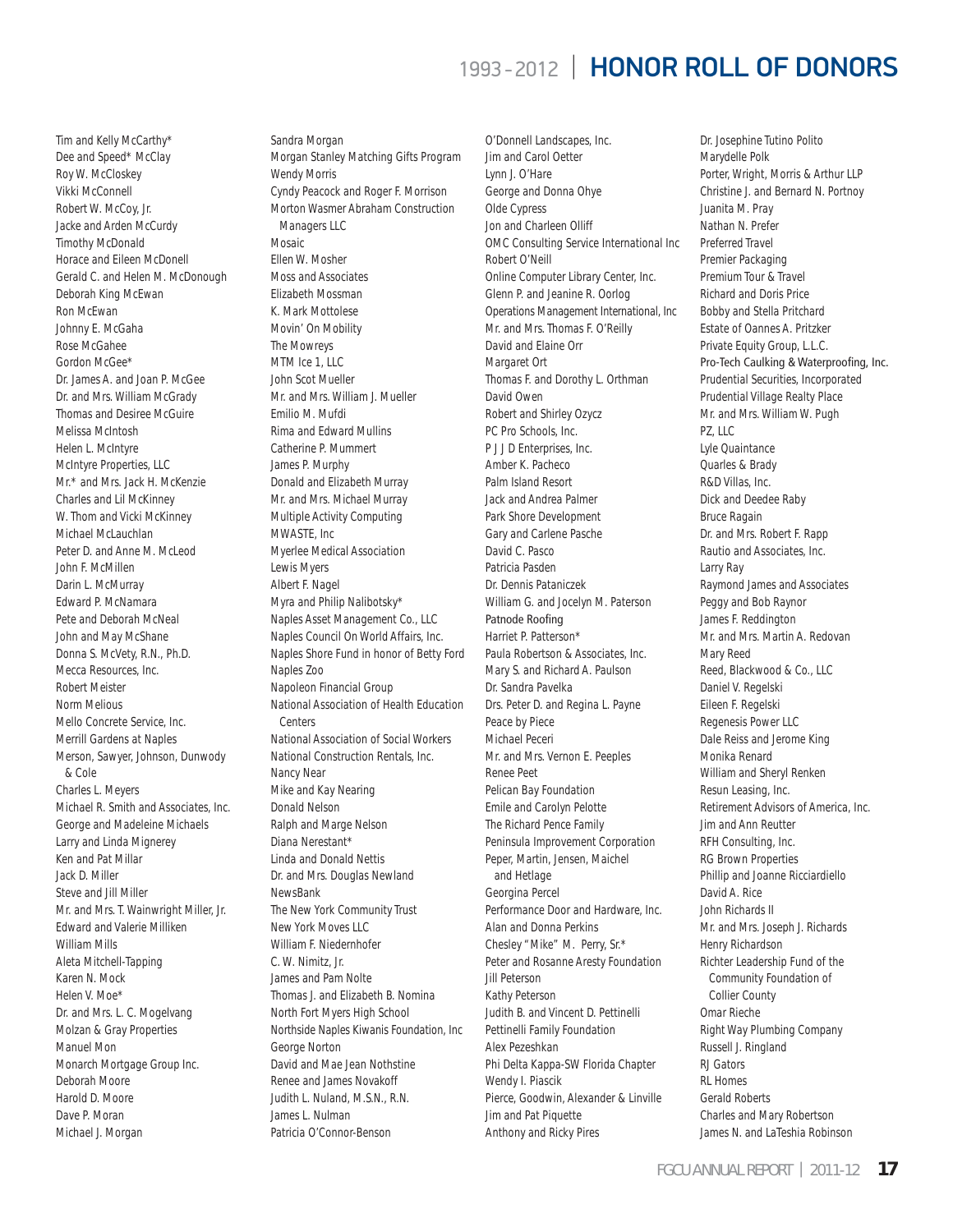Ray Rodrigues Ruth L. Rodrigues Lee Roeder Geoffrey and Robbie Roepstorff Jenna M. Rogan Anne M. Rogers Cecilia Rokusek Karen A. Rollins Lindsey and Sherri Rolston Roos Financial Group, Inc Julie Rose Family Dorothea and James Rosner Diane Ross Louis R. Ross Robert and Patricia Ross Rotary Club of Bonita Springs Alan Routh Todd Routh Royal Scoop Homemade Ice Cream Marjorie Rubacky Esta and Alan Rubinstein Andrew Rudd Robert R. and Joan H. Rudolph Dr. and Mrs. Luis A. Ruilova Ruth Messmer Florist, Inc. Linda Ryan Ryder Orthopaedics, Inc Safari Club International - Naples/Fort Myers Chapter Saks Fifth Avenue Sakinah Salahu-Din Dr. and Mrs. Edward W. Salko SallieMae, Inc. Sam Galloway Ford Alan and Linda Sandlin Sanibel Captiva Conservation Foundation Sanibel Captiva Rotary Trust Fund Donald A. Sanneman Thomas Sansbury Rebecca Sarver Pete and Marilyn Savalli Michael L. Savarese and Mona Wright Steve Scheff Dennis Schehr Cheryl A. Scheiner Harvey Schestag Ken Schexnayder Diane Schmidt Ian Schmoyer Richard Schnackenberg and John Gibbons Ron R. and Mary Jane Schneider Family Foundation, Inc. Jerry Schoenfeld Mrs. Lester J. Scholl - In Memory of Lester J. Scholl Hank Schroeder Mr. David Schwab Mr. and Mrs. Samuel Schwartz

SCORE Naples Barbara and Will Scott Daryl Scott Jacob L. Scott Patricia Scott Dr. and Mrs. Roger D. Scott SCT Software & Resource Management Corporation Cheryl Seals-Gonzalez Pamella A. Seay Chalmers and Beatrice Sechrist Jim Seitz Seventh Street REIT, Inc Shamrock Building Services Sheeley Architects, Inc. Martin J. and Betteann L. Sherman The Sherwin-Williams Company Irving F. and Lee Sherwood Dr. and Mrs. Allen B. Shevach SI Ventures Siemens Healthcare Diagnostics The SIFCO Foundation Dr. Miriam Silver Anne M. Simon Simonsen-Hickok Interiors of Naples, Inc. Mark W. Simpson and Sheila A. Bolduc-Simpson Dr. and Mrs. C. Norton Sims Ronald Sisson Roger Sitkins Sitkins Group Nancy and Ronald Skabar Carrie Skifton Paula Sklodowski Slavich & Associates SlingPage, Inc. Virginia and Robert Small Audrey J. Smandra Cynthia S. and Eugene H. Smith David and Sandy Smith The Howard Smith Family Joanne A. Smith Mr. and Mrs. Michael R. Smith Wade and Carol Smith Mr. and Mrs. William C. Smith Smith, Hendra & Gerson PA Susanna Smith-Wohlpart Ken Sneeden & Associates Sheila J. Snow-Martineau Neal L. Snyder Nancy M. Solliday Richard and Janet Somerlott Sony Larry and Eileen Southard South Florida Bank Southeast Mechanical Contractors, LTD Southern Gulf Coast Chapter of the Oncology Nursing Society Southwest Florida Branch of ASCE

SouthWest Direct The Southwest Florida Attractions Association The Southwest Florida Conchologist Society, Inc. Southwest Florida Consolidated Services Southwest Florida Gator Club Southwest Florida Hispanic Chamber of Commerce Southwest Florida Oral & Facial Surgery Southwest FL Osteopathic Medical Assoc. Southwest Florida Urologic Associates Southwest Student Services Corporation Mark Spafford Mr. and Mrs. Stephen J. Spahr Jennifer and Richard Sparrow Spartan Masonry, LLC John and Lisa Spear Dr. and Mrs. K. L. Spear Specialists in Reproductive Medicine and Surgery, P.A. Spectra Contract Flooring C. Rae Spencer Spinal Cord Group of SW Florida, Inc. Virginia W. Splitt Sports Masters International, Inc. James D. Spounias Jim and Patty Sprankle Sprint PCS Pam St. Laurent Mr. and Mrs. John M. Stafford Michael and Karin Standen Jeffrey Staner John G. and Patricia K. Starling Hugh E. and Judy Starnes State Wide Real Estate of Escanaba Bill Stauffer Steel Fabricators, LLC Steel, Hector & Davis, LLP Stellar Venture Partners, LLC Sterling Prestress, Inc. Barbara and Bill Stewart Thomas L. Stewart Larry Stiles Barbara J. Stites Carole Stockard Dr. and Mrs. Charles A. Stokes Steven L. and Dina H. Stolz Judith Stonecash Patricia Stratton Jerome M. Strauss Stroemer & Company, PA Fran and Ray Strohm Gretta Styles Reverend and Mrs. Israel Suarez Suffolk Construction Company Brian and Margaret Sullivan Linda S. Summers Suncoast Advanced Radiology

 Associates, P.A. Suncoast Dental Center, P.A. Sunniland Family Limited Partnership Surveying and Mapping, Inc. Suttie Golf School Mr. and Mrs. James E. Swaine, Jr. Robert and Linda Swank James and Susan Sweeney Philip and Glenda Sweeting Amy Swingle SW Florida Chinese Language School, Inc. SWF Culinary Alliance SW Florida Council for Environmental Education SWS Charitable Foundation, Inc. Madeleine R. Taeni Target Stores, Inc. Tarpon Coast National Bank John Tartaglia Lisa Adele Tashjian Tami Tassler Tavilla Realty Associates Jeff Taylor Taylor Woodrow Communities Ten - United George and Zenaida Theopistos Thermal Concepts, Inc. Dale and Sue Thomas Gary L. Thomas James A. and Barbara A. Thomas Peter A. Thomas Steven L. Thomas Edward S. Thompson Marion Thompson Michael W. Thompson Van and Regina Thompson M. Joyce Thornton Joan Timmons Dr. and Mrs. Benjamin K. Tipton Titan Custom Homes, Inc. Title Connection, LLC Rucker Todd Joseph G. Tompkins Todd and Wendy Tooley Patrick and Kathryn Tooman The Jacquie Toth Family Gary and Gay Trippe Mr. and Mrs. Steve Trudnak Mr. and Mrs. Elliott A. Trumbull Marianne A. Tucker Mary E. Tucker and John Grim Twenty/Twenty Worldwide Hospitality, LLC /Fred Hirschovits TWH Southwest Florida Division, LLC TwinEagles Golf & Country Club UBS Foundation USA Matching Gift Program U.S. Home Corporation Ulmer Construction, Inc.